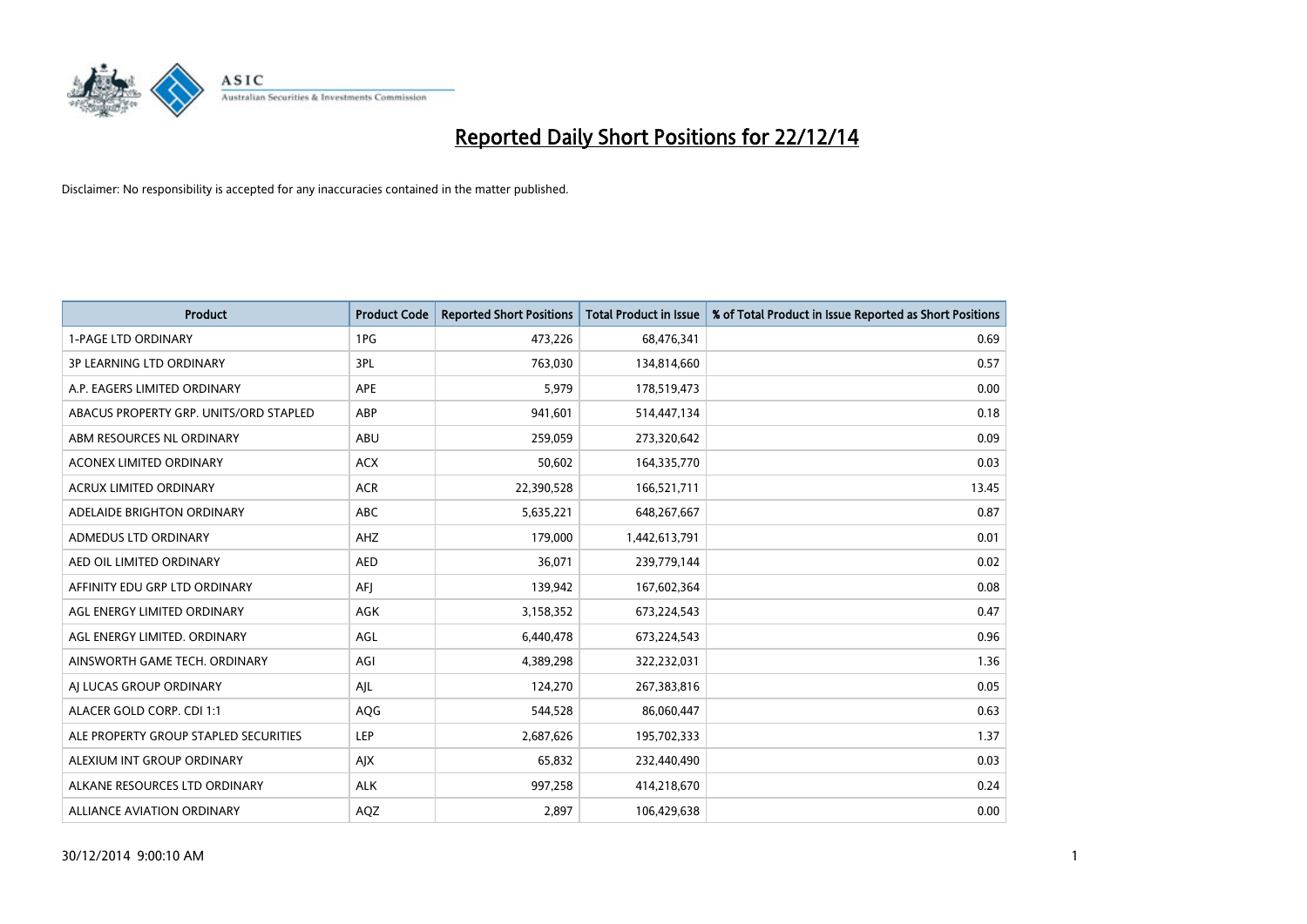

| <b>Product</b>                          | <b>Product Code</b> | <b>Reported Short Positions</b> | <b>Total Product in Issue</b> | % of Total Product in Issue Reported as Short Positions |
|-----------------------------------------|---------------------|---------------------------------|-------------------------------|---------------------------------------------------------|
| <b>ALS LTD ORDINARY</b>                 | <b>ALQ</b>          | 34,663,383                      | 397,795,796                   | 8.71                                                    |
| ALTIUM LIMITED ORDINARY                 | <b>ALU</b>          | 34,844                          | 129,272,762                   | 0.03                                                    |
| ALUMINA LIMITED ORDINARY                | <b>AWC</b>          | 20,235,728                      | 2,806,225,615                 | 0.72                                                    |
| AMALGAMATED HOLDINGS ORDINARY           | <b>AHD</b>          | 808                             | 157,917,136                   | 0.00                                                    |
| AMCOM TELECOMM, ORDINARY                | <b>AMM</b>          | 4,296,662                       | 266,399,148                   | 1.61                                                    |
| AMCOR LIMITED ORDINARY                  | <b>AMC</b>          | 13,416,426                      | 1,206,684,923                 | 1.11                                                    |
| AMP CAPITAL CHINA ORDINARY UNITS        | AGF                 | 1,941                           | 374,593,484                   | 0.00                                                    |
| AMP LIMITED ORDINARY                    | AMP                 | 10,485,202                      | 2,957,737,964                 | 0.35                                                    |
| ANSELL LIMITED ORDINARY                 | <b>ANN</b>          | 5,281,364                       | 153,139,924                   | 3.45                                                    |
| ANTARES ENERGY LTD ORDINARY             | <b>AZZ</b>          | 508,923                         | 242,750,000                   | 0.21                                                    |
| ANZ BANKING GRP LTD ORDINARY            | ANZ                 | 19,376,219                      | 2,756,650,267                 | 0.70                                                    |
| APA GROUP STAPLED SECURITIES            | APA                 | 17,137,876                      | 835,750,807                   | 2.05                                                    |
| APN NEWS & MEDIA ORDINARY               | <b>APN</b>          | 4,476,953                       | 1,029,041,356                 | 0.44                                                    |
| APN OUTDOOR GRP ORDINARY                | <b>APO</b>          | 179,644                         | 166,614,509                   | 0.11                                                    |
| AQUARIUS PLATINUM. ORDINARY             | <b>AOP</b>          | 2,838,760                       | 1,501,979,560                 | 0.19                                                    |
| ARAFURA RESOURCE LTD ORDINARY           | ARU                 | 2,000                           | 441,270,644                   | 0.00                                                    |
| ARB CORPORATION ORDINARY                | ARP                 | 867,304                         | 79,156,214                    | 1.10                                                    |
| ARDENT LEISURE GROUP STAPLED SECURITIES | AAD                 | 5,360,849                       | 438,666,245                   | 1.22                                                    |
| ARENA REIT. STAPLED                     | <b>ARF</b>          | 86,689                          | 211,605,103                   | 0.04                                                    |
| ARISTOCRAT LEISURE ORDINARY             | ALL                 | 755,637                         | 631,322,253                   | 0.12                                                    |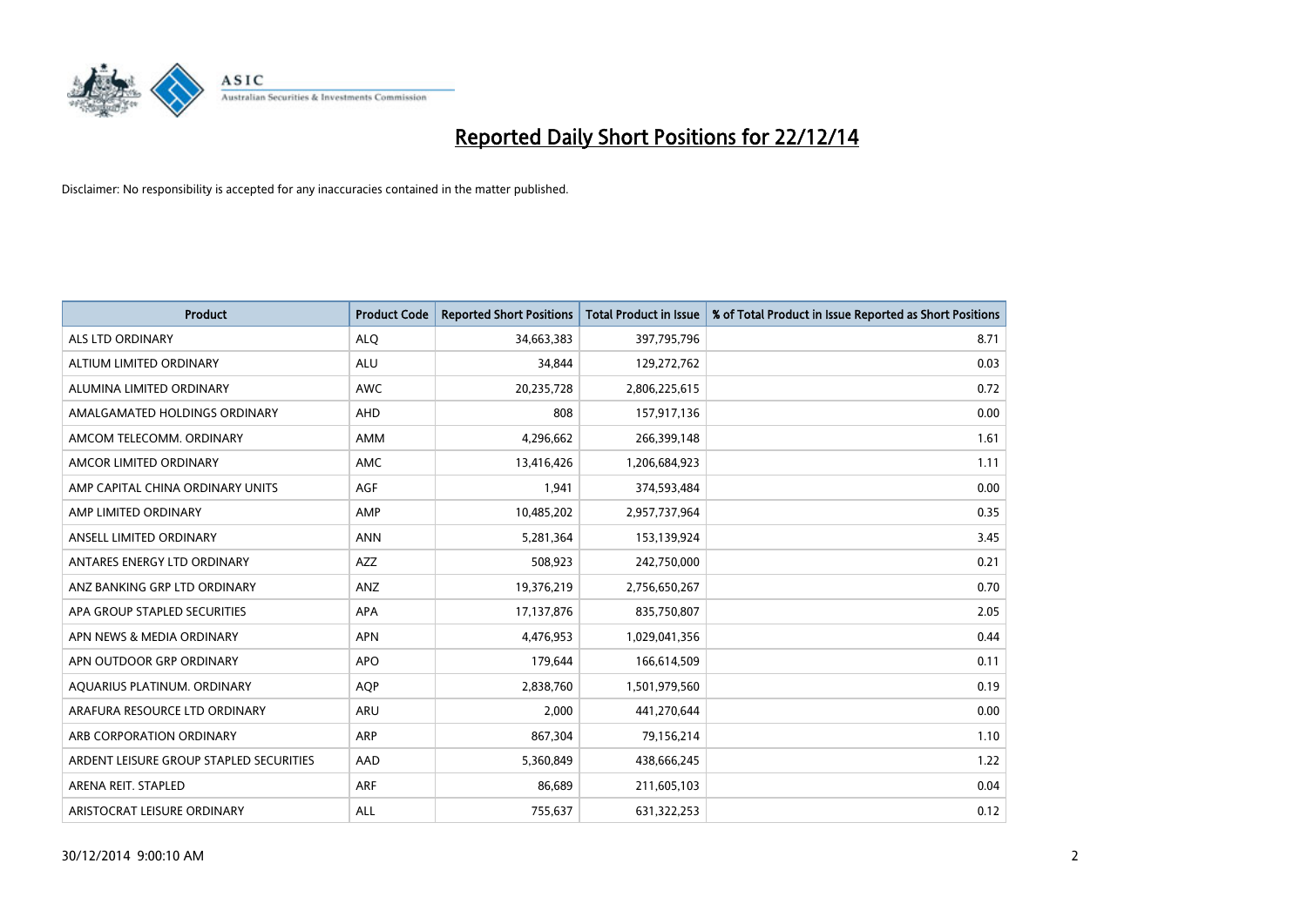

| <b>Product</b>                            | <b>Product Code</b> | <b>Reported Short Positions</b> | <b>Total Product in Issue</b> | % of Total Product in Issue Reported as Short Positions |
|-------------------------------------------|---------------------|---------------------------------|-------------------------------|---------------------------------------------------------|
| <b>ARRIUM LTD ORDINARY</b>                | ARI                 | 72,841,161                      | 2,937,293,755                 | 2.48                                                    |
| ASALEO CARE LIMITED ORDINARY              | <b>AHY</b>          | 6,795,492                       | 603,469,434                   | 1.13                                                    |
| ASCIANO LIMITED ORDINARY                  | <b>AIO</b>          | 4,693,528                       | 975,385,664                   | 0.48                                                    |
| ASG GROUP LIMITED ORDINARY                | ASZ                 | 41,370                          | 206,720,839                   | 0.02                                                    |
| ASHLEY SERVICES GRP ORDINARY              | <b>ASH</b>          | 272,411                         | 150,000,000                   | 0.18                                                    |
| ASPEN GROUP ORD/UNITS STAPLED             | APZ                 | 103,585                         | 113,183,450                   | 0.09                                                    |
| ASPIRE MINING LTD ORDINARY                | AKM                 | 1,000,001                       | 703,463,306                   | 0.14                                                    |
| ASTRO JAP PROP GROUP STAPLED US PROHIBIT. | AJA                 | 112,805                         | 67,183,619                    | 0.17                                                    |
| ASX LIMITED ORDINARY                      | ASX                 | 6,070,824                       | 193,595,162                   | 3.14                                                    |
| ATLAS IRON LIMITED ORDINARY               | AGO                 | 107,750,880                     | 919,475,619                   | 11.72                                                   |
| ATRUM COAL NL ORDINARY                    | ATU                 | 72,700                          | 170,142,959                   | 0.04                                                    |
| AUCKLAND INTERNATION ORDINARY             | AIA                 | 116,949                         | 1,190,484,097                 | 0.01                                                    |
| AURIZON HOLDINGS LTD ORDINARY             | AZJ                 | 2,803,281                       | 2,137,284,503                 | 0.13                                                    |
| AUSDRILL LIMITED ORDINARY                 | ASL                 | 22,800,660                      | 312,277,224                   | 7.30                                                    |
| AUSENCO LIMITED ORDINARY                  | AAX                 | 647,509                         | 168,449,799                   | 0.38                                                    |
| AUSNET SERVICES STAPLED SECURITIES        | AST                 | 37,249,787                      | 3,425,244,162                 | 1.09                                                    |
| AUST INDUSTRIAL REIT UNIT                 | ANI                 | 115,094                         | 96,288,031                    | 0.12                                                    |
| <b>AUSTAL LIMITED ORDINARY</b>            | ASB                 | 168,193                         | 346,772,567                   | 0.05                                                    |
| AUSTBROKERS HOLDINGS ORDINARY             | <b>AUB</b>          | 77,479                          | 61,740,597                    | 0.13                                                    |
| AUSTEX OIL LIMITED ORDINARY               | <b>AOK</b>          | 62,000                          | 558,571,402                   | 0.01                                                    |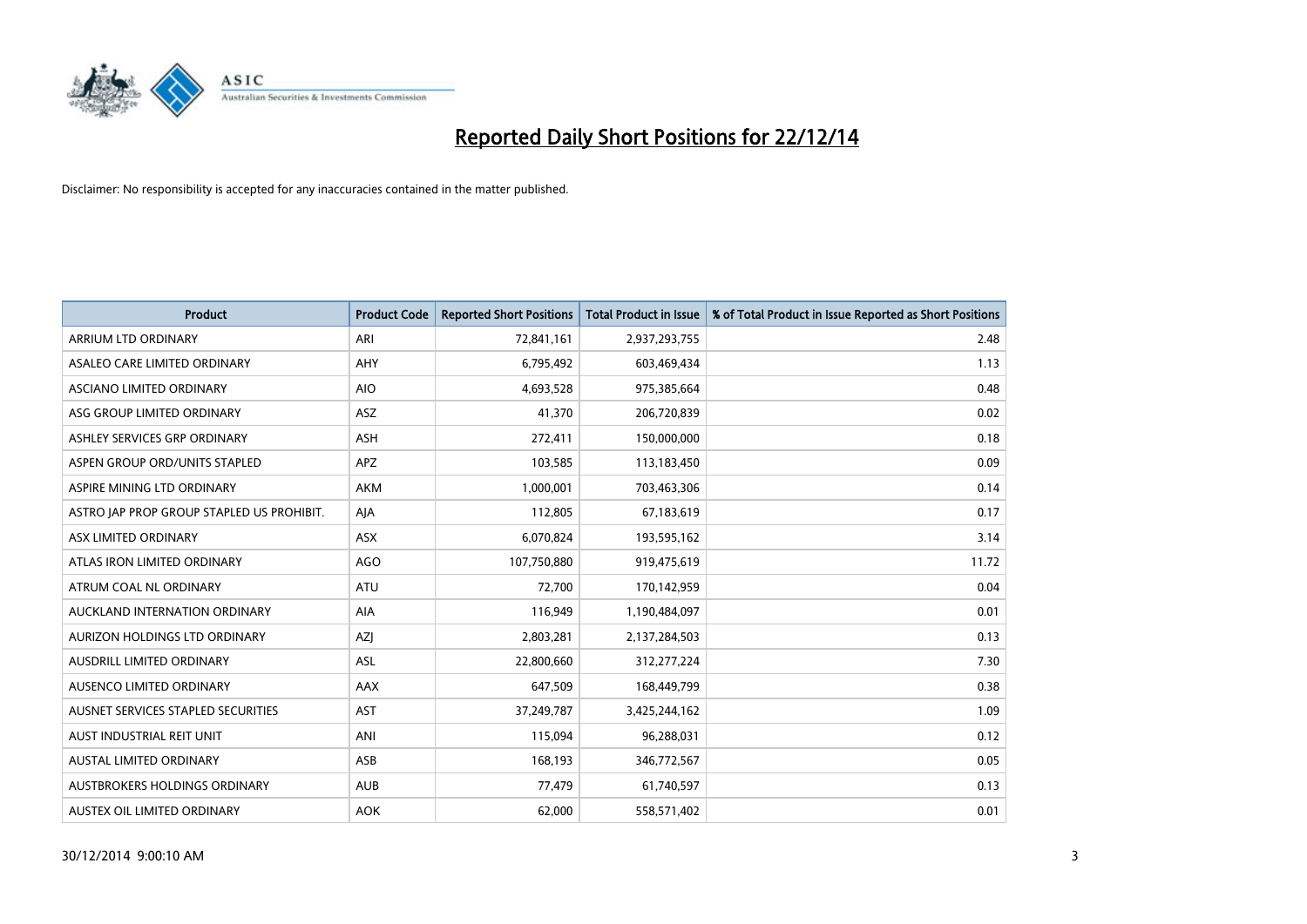

| <b>Product</b>                    | <b>Product Code</b> | <b>Reported Short Positions</b> | <b>Total Product in Issue</b> | % of Total Product in Issue Reported as Short Positions |
|-----------------------------------|---------------------|---------------------------------|-------------------------------|---------------------------------------------------------|
| AUSTIN ENGINEERING ORDINARY       | ANG                 | 435,989                         | 84,274,004                    | 0.52                                                    |
| AUSTIN EXPLORATION ORDINARY       | <b>AKK</b>          | 735,770                         | 327,862,790                   | 0.22                                                    |
| AUSTRALIAN AGRICULT, ORDINARY     | AAC                 | 5,900,760                       | 532,474,721                   | 1.11                                                    |
| AUSTRALIAN PHARM. ORDINARY        | API                 | 8,520,569                       | 488,115,883                   | 1.75                                                    |
| AUTOMOTIVE HOLDINGS ORDINARY      | AHE                 | 3,255,882                       | 306,437,941                   | 1.06                                                    |
| AVANCO RESOURCES LTD ORDINARY     | AVB                 | 3,263,736                       | 1,661,675,855                 | 0.20                                                    |
| AVEO GROUP STAPLED SECURITIES     | AOG                 | 3,651,297                       | 499,536,460                   | 0.73                                                    |
| AWE LIMITED ORDINARY              | AWE                 | 12,626,051                      | 525,861,050                   | 2.40                                                    |
| <b>AZONTO PET LTD ORDINARY</b>    | APY                 | $\mathbf{1}$                    | 1,159,375,100                 | 0.00                                                    |
| AZUMAH RESOURCES ORDINARY         | <b>AZM</b>          | 1                               | 389,316,919                   | 0.00                                                    |
| BANDANNA ENERGY ORDINARY          | <b>BND</b>          | 17,540,654                      | 528,481,199                   | 3.32                                                    |
| BANK OF QUEENSLAND. ORDINARY      | <b>BOQ</b>          | 2,620,876                       | 366,982,047                   | 0.71                                                    |
| <b>BASE RES LIMITED ORDINARY</b>  | <b>BSE</b>          | 5,504,554                       | 563,902,771                   | 0.98                                                    |
| <b>BATHURST RES LTD. ORDINARY</b> | <b>BRL</b>          | 207,998                         | 947,828,434                   | 0.02                                                    |
| <b>BC IRON LIMITED ORDINARY</b>   | <b>BCI</b>          | 14,300,795                      | 196,196,992                   | 7.29                                                    |
| BEACH ENERGY LIMITED ORDINARY     | <b>BPT</b>          | 15,495,318                      | 1,297,496,886                 | 1.19                                                    |
| BEADELL RESOURCE LTD ORDINARY     | <b>BDR</b>          | 40,079,845                      | 798,657,280                   | 5.02                                                    |
| BEGA CHEESE LTD ORDINARY          | <b>BGA</b>          | 2,889,901                       | 152,602,945                   | 1.89                                                    |
| BENDIGO AND ADELAIDE ORDINARY     | <b>BEN</b>          | 17,041,702                      | 450,927,758                   | 3.78                                                    |
| BERKELEY RESOURCES ORDINARY       | <b>BKY</b>          | 77,000                          | 180,361,323                   | 0.04                                                    |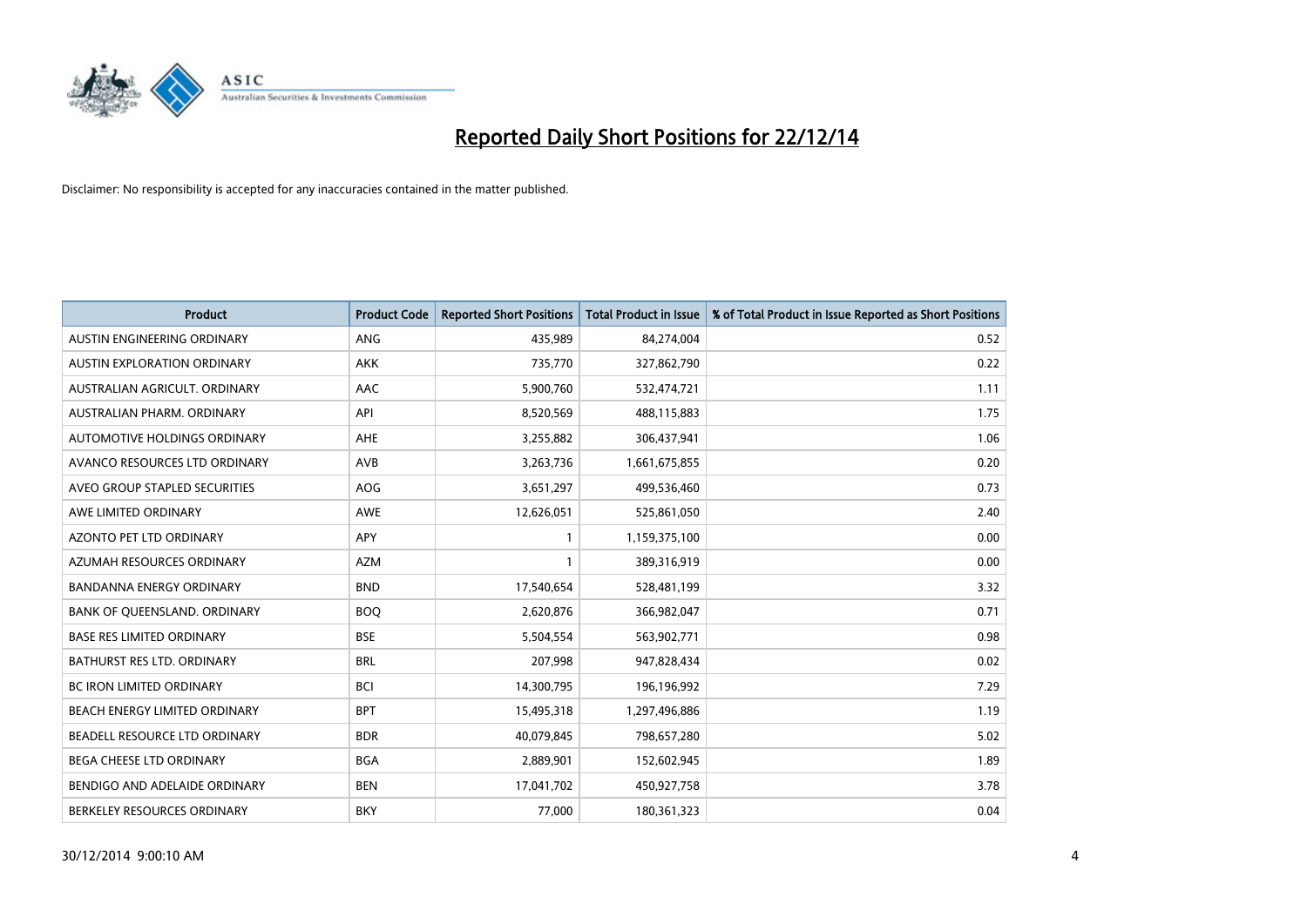

| <b>Product</b>                       | <b>Product Code</b> | <b>Reported Short Positions</b> | <b>Total Product in Issue</b> | % of Total Product in Issue Reported as Short Positions |
|--------------------------------------|---------------------|---------------------------------|-------------------------------|---------------------------------------------------------|
| BETASHARESCASHETF ETF UNITS          | AAA                 | 634                             | 12,958,172                    | 0.00                                                    |
| <b>BHP BILLITON LIMITED ORDINARY</b> | <b>BHP</b>          | 11,244,758                      | 3,211,691,105                 | 0.35                                                    |
| <b>BIGAIR GROUP LIMITED ORDINARY</b> | <b>BGL</b>          | 35,375                          | 172,872,340                   | 0.02                                                    |
| <b>BILLABONG ORDINARY</b>            | <b>BBG</b>          | 9,741,833                       | 990,370,034                   | 0.98                                                    |
| BLACKHAM RESOURCES ORDINARY          | <b>BLK</b>          | 1,115,139                       | 143,614,941                   | 0.78                                                    |
| <b>BLACKMORES LIMITED ORDINARY</b>   | BKL                 | 10,050                          | 17,224,199                    | 0.06                                                    |
| <b>BLUESCOPE STEEL LTD ORDINARY</b>  | <b>BSL</b>          | 10,221,433                      | 559,227,871                   | 1.83                                                    |
| <b>BOART LONGYEAR ORDINARY</b>       | <b>BLY</b>          | 21,753,191                      | 637,490,726                   | 3.41                                                    |
| BOART LONGYEAR RTS12JAN15 FORUSDEF   | <b>BLYR</b>         | 4,521,379                       | 624,613,413                   | 0.72                                                    |
| <b>BORA BORA RESOURCES ORDINARY</b>  | <b>BBR</b>          | 63,332                          | 34,970,000                    | 0.18                                                    |
| <b>BORAL LIMITED, ORDINARY</b>       | <b>BLD</b>          | 13,850,282                      | 782,736,249                   | 1.77                                                    |
| <b>BRADKEN LIMITED ORDINARY</b>      | <b>BKN</b>          | 2,101,305                       | 171,027,249                   | 1.23                                                    |
| <b>BRAMBLES LIMITED ORDINARY</b>     | <b>BXB</b>          | 7,478,571                       | 1,566,132,307                 | 0.48                                                    |
| <b>BREVILLE GROUP LTD ORDINARY</b>   | <b>BRG</b>          | 4,365,339                       | 130,095,322                   | 3.36                                                    |
| <b>BRICKWORKS LIMITED ORDINARY</b>   | <b>BKW</b>          | 48,918                          | 148,403,478                   | 0.03                                                    |
| <b>BURSON GROUP LTD ORDINARY</b>     | <b>BAP</b>          | 1,781,711                       | 163,585,666                   | 1.09                                                    |
| <b>BURU ENERGY ORDINARY</b>          | <b>BRU</b>          | 16,330,627                      | 339,997,078                   | 4.80                                                    |
| <b>BWP TRUST ORDINARY UNITS</b>      | <b>BWP</b>          | 14,220,472                      | 639,724,826                   | 2.22                                                    |
| CABCHARGE AUSTRALIA ORDINARY         | CAB                 | 9,771,211                       | 120,430,683                   | 8.11                                                    |
| <b>CADENCE CAPITAL ORDINARY</b>      | <b>CDM</b>          | 170,000                         | 199,910,008                   | 0.09                                                    |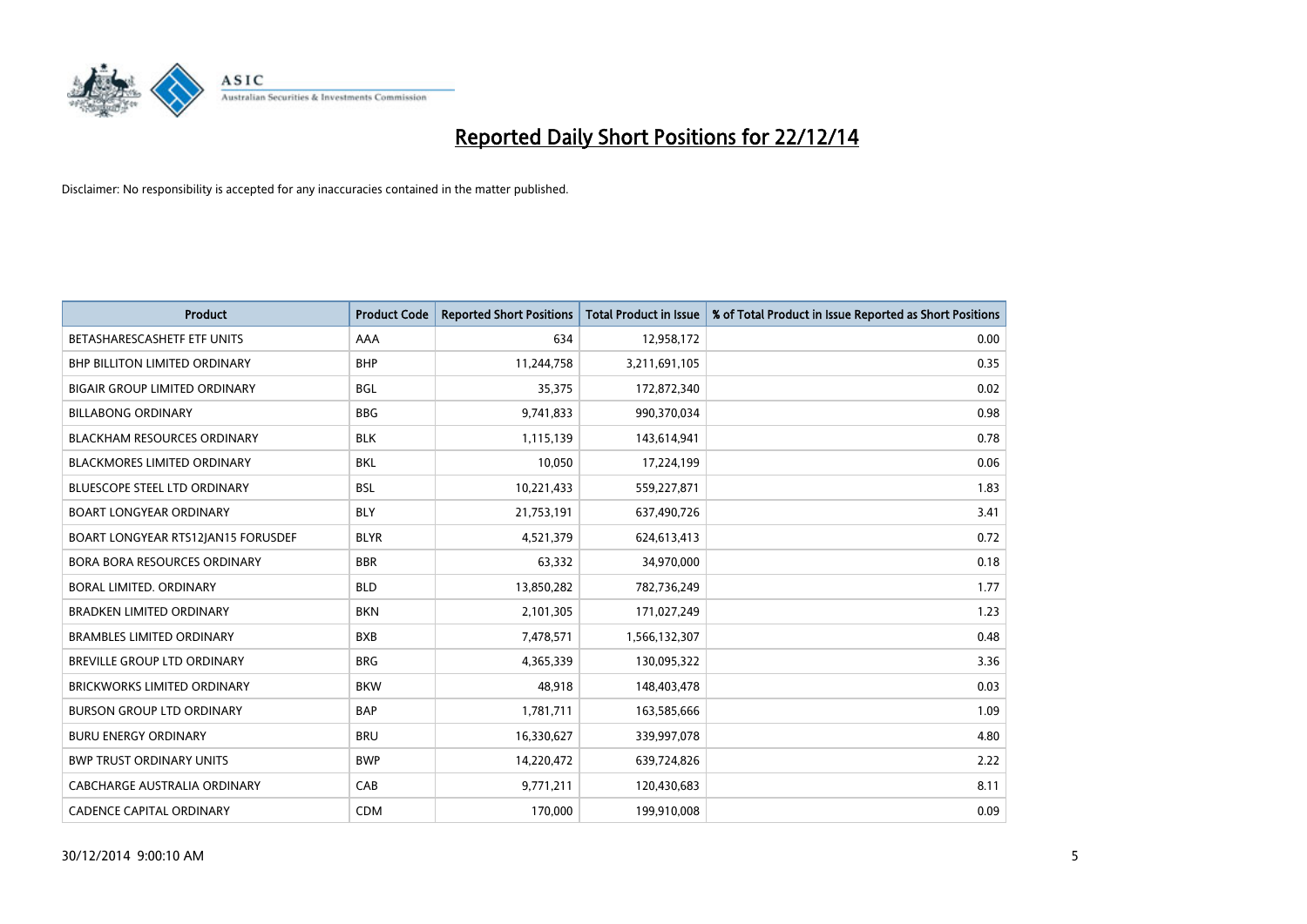

| <b>Product</b>                          | <b>Product Code</b> | <b>Reported Short Positions</b> | <b>Total Product in Issue</b> | % of Total Product in Issue Reported as Short Positions |
|-----------------------------------------|---------------------|---------------------------------|-------------------------------|---------------------------------------------------------|
| CALTEX AUSTRALIA ORDINARY               | <b>CTX</b>          | 1,185,668                       | 270,000,000                   | 0.44                                                    |
| CAPE LAMBERT RES LTD ORDINARY           | <b>CFE</b>          | 280,137                         | 626,686,586                   | 0.04                                                    |
| CAPITOL HEALTH ORDINARY                 | CAJ                 | 758,205                         | 496,244,861                   | 0.15                                                    |
| CARDNO LIMITED ORDINARY                 | CDD                 | 14,696,015                      | 164,362,901                   | 8.94                                                    |
| <b>CARINDALE PROPERTY UNIT</b>          | <b>CDP</b>          | 8,823                           | 70,000,000                    | 0.01                                                    |
| CARNARVON PETROLEUM ORDINARY            | <b>CVN</b>          | 1,756,906                       | 988,295,069                   | 0.18                                                    |
| CARSALES.COM LTD ORDINARY               | <b>CRZ</b>          | 14,490,120                      | 238,980,574                   | 6.06                                                    |
| CASH CONVERTERS ORDINARY                | CCV                 | 6,641,713                       | 478,876,525                   | 1.39                                                    |
| CEDAR WOODS PROP. ORDINARY              | <b>CWP</b>          | 243,033                         | 78,336,371                    | 0.31                                                    |
| CENTRAL PETROLEUM ORDINARY              | <b>CTP</b>          | 171,475                         | 368,718,957                   | 0.05                                                    |
| CENTURIA METRO REIT STAPLED             | <b>CMA</b>          | 698,404                         | 71,500,158                    | 0.98                                                    |
| CFS RETAIL TRUST GRP STAPLED SECURITIES | <b>CFX</b>          | 5,320,464                       | 3,050,355,727                 | 0.17                                                    |
| <b>CHALLENGER LIMITED ORDINARY</b>      | <b>CGF</b>          | 1,615,600                       | 569,725,821                   | 0.28                                                    |
| <b>CHANDLER MACLEOD LTD ORDINARY</b>    | <b>CMG</b>          | 666,195                         | 547,985,086                   | 0.12                                                    |
| CHARTER HALL GROUP STAPLED US PROHIBIT. | <b>CHC</b>          | 740,042                         | 355,051,540                   | 0.21                                                    |
| <b>CHARTER HALL RETAIL UNITS</b>        | <b>CQR</b>          | 14,962,027                      | 372,893,153                   | 4.01                                                    |
| <b>CHORUS LIMITED ORDINARY</b>          | <b>CNU</b>          | 77,013                          | 396,369,767                   | 0.02                                                    |
| CLEARVIEW WEALTH LTD ORDINARY           | <b>CVW</b>          | 10,001                          | 581,111,182                   | 0.00                                                    |
| CLINUVEL PHARMACEUT, ORDINARY           | <b>CUV</b>          | 41,763                          | 42,466,435                    | 0.10                                                    |
| COAL OF AFRICA LTD ORDINARY             | <b>CZA</b>          | 426                             | 1,299,368,613                 | 0.00                                                    |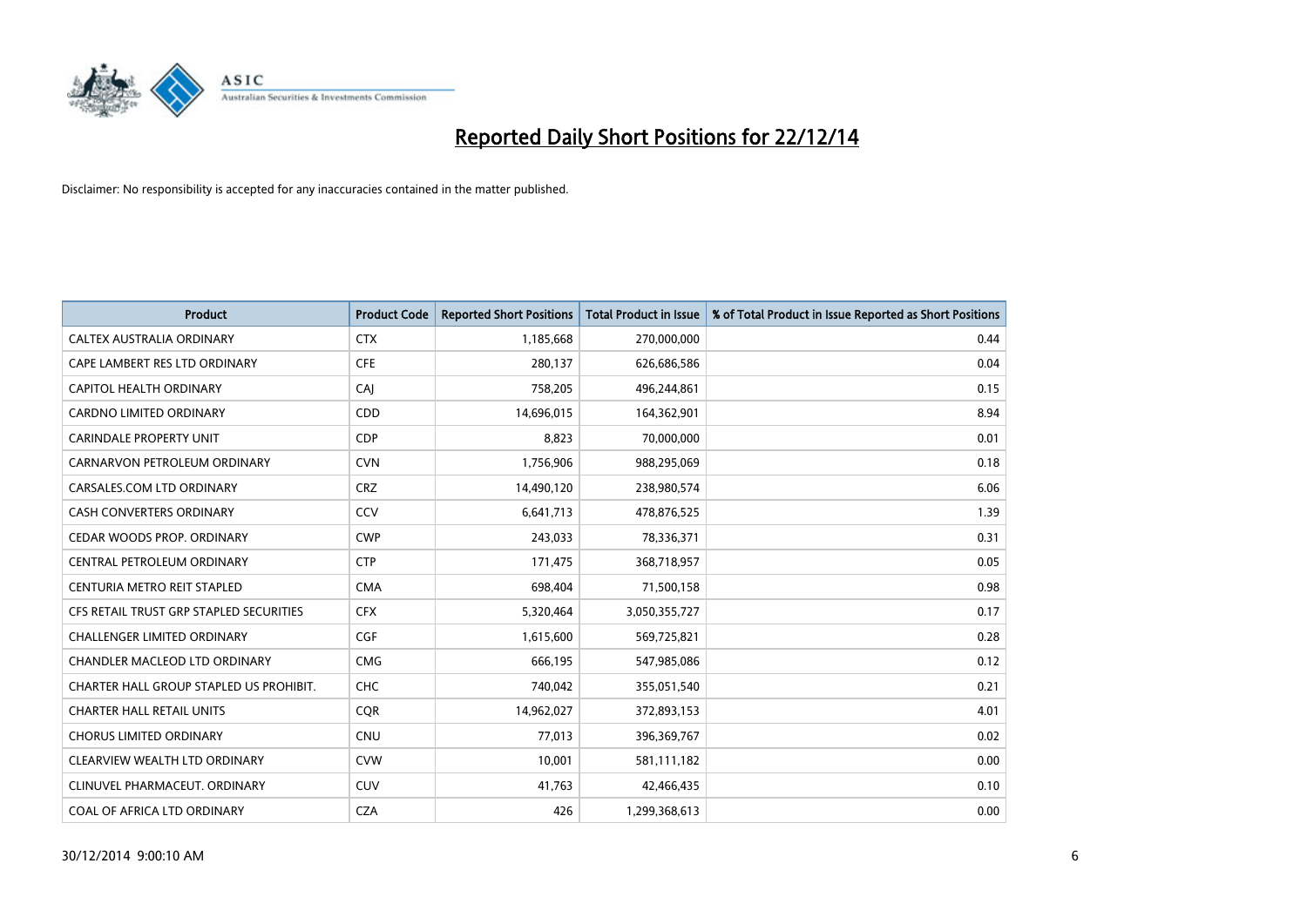

| <b>Product</b>                          | <b>Product Code</b> | <b>Reported Short Positions</b> | <b>Total Product in Issue</b> | % of Total Product in Issue Reported as Short Positions |
|-----------------------------------------|---------------------|---------------------------------|-------------------------------|---------------------------------------------------------|
| <b>COALSPUR MINES LTD ORDINARY</b>      | <b>CPL</b>          | 437,573                         | 641,544,455                   | 0.07                                                    |
| COCA-COLA AMATIL ORDINARY               | <b>CCL</b>          | 27,230,766                      | 763,590,249                   | 3.57                                                    |
| <b>COCHLEAR LIMITED ORDINARY</b>        | <b>COH</b>          | 5,889,924                       | 57,081,775                    | 10.32                                                   |
| <b>COCKATOO COAL ORDINARY</b>           | <b>COK</b>          | 167,987                         | 4,560,196,928                 | 0.00                                                    |
| <b>CODAN LIMITED ORDINARY</b>           | <b>CDA</b>          | 144,105                         | 176,969,924                   | 0.08                                                    |
| <b>COFFEY INTERNATIONAL ORDINARY</b>    | COF                 | 6,077                           | 255,833,165                   | 0.00                                                    |
| <b>COKAL LTD ORDINARY</b>               | <b>CKA</b>          | 6,820                           | 471,487,926                   | 0.00                                                    |
| <b>COLLECTION HOUSE ORDINARY</b>        | <b>CLH</b>          | 3,158,519                       | 130,443,227                   | 2.42                                                    |
| <b>COLLINS FOODS LTD ORDINARY</b>       | <b>CKF</b>          | 9,693                           | 93,000,003                    | 0.01                                                    |
| COMMONWEALTH BANK, ORDINARY             | <b>CBA</b>          | 20,182,849                      | 1,621,319,194                 | 1.24                                                    |
| <b>COMPASS RESOURCES ORDINARY</b>       | <b>CMR</b>          | 7,472                           | 1,403,744,100                 | 0.00                                                    |
| <b>COMPUTERSHARE LTD ORDINARY</b>       | <b>CPU</b>          | 6,833,383                       | 556,203,079                   | 1.23                                                    |
| COOPER ENERGY LTD ORDINARY              | <b>COE</b>          | 98,886                          | 329,883,505                   | 0.03                                                    |
| <b>CORP TRAVEL LIMITED ORDINARY</b>     | <b>CTD</b>          | 602,825                         | 90,517,621                    | 0.67                                                    |
| <b>COVER-MORE GRP LTD ORDINARY</b>      | <b>CVO</b>          | 4,805,380                       | 317,750,000                   | 1.51                                                    |
| <b>CREDIT CORP GROUP ORDINARY</b>       | <b>CCP</b>          | 493,488                         | 46,296,407                    | 1.07                                                    |
| <b>CROMWELL PROP STAPLED SECURITIES</b> | <b>CMW</b>          | 10,674,818                      | 1,735,299,783                 | 0.62                                                    |
| <b>CROWE HORWATH AUS ORDINARY</b>       | <b>CRH</b>          | 5,135,789                       | 273,005,429                   | 1.88                                                    |
| <b>CROWN RESORTS LTD ORDINARY</b>       | <b>CWN</b>          | 13,741,648                      | 728,394,185                   | 1.89                                                    |
| <b>CSG LIMITED ORDINARY</b>             | <b>CSV</b>          | 474,862                         | 284,148,839                   | 0.17                                                    |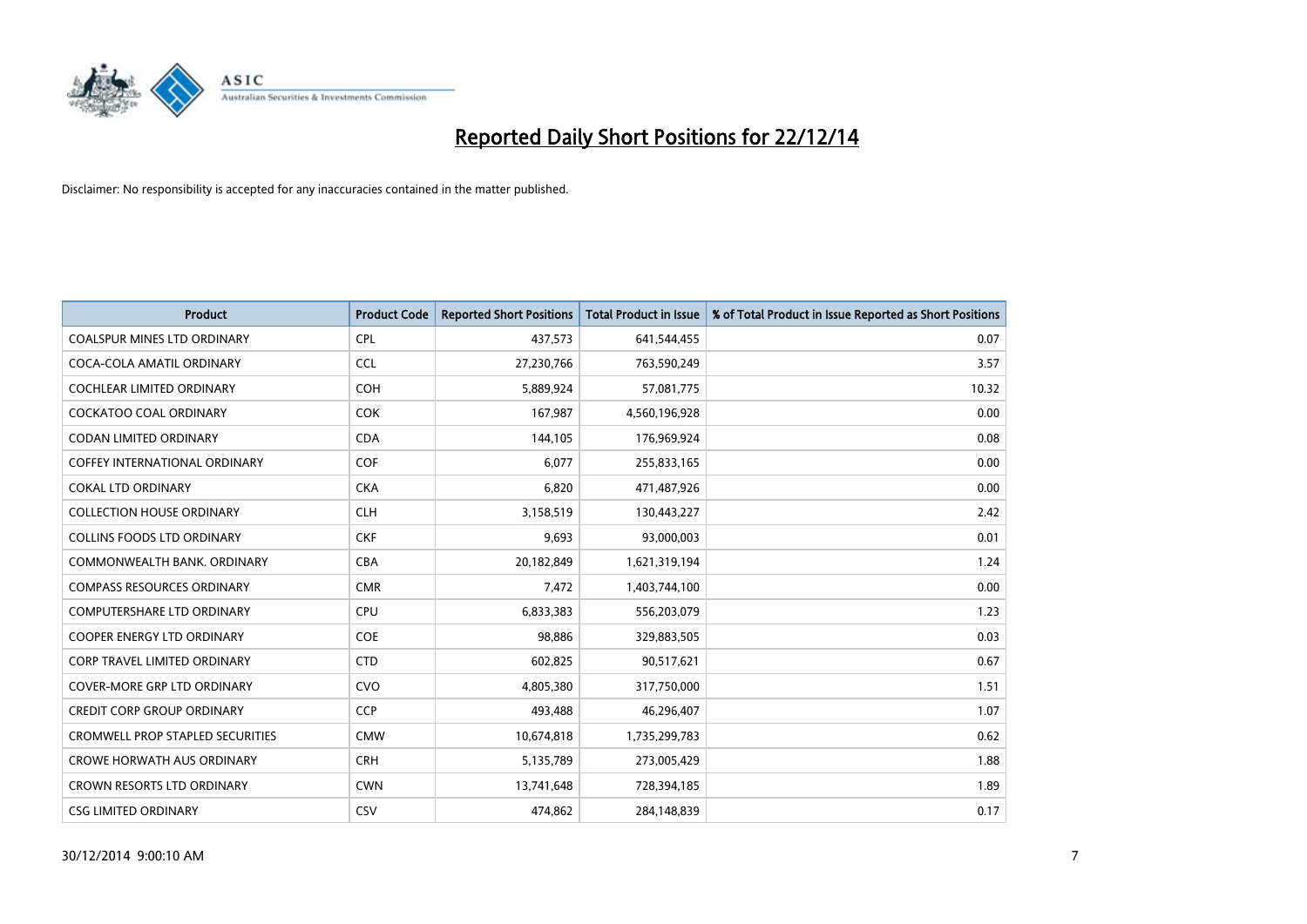

| <b>Product</b>                       | <b>Product Code</b> | <b>Reported Short Positions</b> | <b>Total Product in Issue</b> | % of Total Product in Issue Reported as Short Positions |
|--------------------------------------|---------------------|---------------------------------|-------------------------------|---------------------------------------------------------|
| <b>CSL LIMITED ORDINARY</b>          | <b>CSL</b>          | 1,277,283                       | 474,869,626                   | 0.27                                                    |
| <b>CSR LIMITED ORDINARY</b>          | <b>CSR</b>          | 12,546,209                      | 506,000,315                   | 2.48                                                    |
| <b>CUDECO LIMITED ORDINARY</b>       | CDU                 | 10,274,655                      | 235,719,261                   | 4.36                                                    |
| DATA#3 LIMITED ORDINARY              | <b>DTL</b>          | 30,759                          | 153,974,950                   | 0.02                                                    |
| <b>DECMIL GROUP LIMITED ORDINARY</b> | <b>DCG</b>          | 1,208,728                       | 168,657,794                   | 0.72                                                    |
| DEEP YELLOW LIMITED ORDINARY         | <b>DYL</b>          | 1,002                           | 1,899,361,295                 | 0.00                                                    |
| DEVINE LIMITED ORDINARY              | <b>DVN</b>          | 2,000                           | 158,730,556                   | 0.00                                                    |
| DEXUS PROPERTY GROUP STAPLED UNITS   | <b>DXS</b>          | 1,061,216                       | 905,531,797                   | 0.12                                                    |
| DICK SMITH HLDGS ORDINARY            | <b>DSH</b>          | 16,876,563                      | 236,511,364                   | 7.14                                                    |
| DISCOVERY METALS LTD ORDINARY        | <b>DML</b>          | 445,184                         | 644,039,581                   | 0.07                                                    |
| DOMINO PIZZA ENTERPR ORDINARY        | <b>DMP</b>          | 1,487,118                       | 86,160,773                    | 1.73                                                    |
| DONACO INTERNATIONAL ORDINARY        | <b>DNA</b>          | 9,644,982                       | 461,434,022                   | 2.09                                                    |
| DORAY MINERALS LTD ORDINARY          | <b>DRM</b>          | 92,292                          | 165,834,256                   | 0.06                                                    |
| DOWNER EDI LIMITED ORDINARY          | <b>DOW</b>          | 25,780,914                      | 435,399,975                   | 5.92                                                    |
| DRAGON MINING LTD ORDINARY           | <b>DRA</b>          | 58                              | 88,840,613                    | 0.00                                                    |
| DRILLSEARCH ENERGY ORDINARY          | <b>DLS</b>          | 13,733,560                      | 461,101,450                   | 2.98                                                    |
| DUET GROUP STAPLED US PROHIBIT.      | <b>DUE</b>          | 21,436,421                      | 1,440,795,515                 | 1.49                                                    |
| DULUXGROUP LIMITED ORDINARY          | <b>DLX</b>          | 2,937,102                       | 386,395,203                   | 0.76                                                    |
| DWS LTD ORDINARY                     | <b>DWS</b>          | 49,000                          | 132,362,763                   | 0.04                                                    |
| ECHO ENTERTAINMENT ORDINARY          | EGP                 | 10,035,187                      | 825,672,730                   | 1.22                                                    |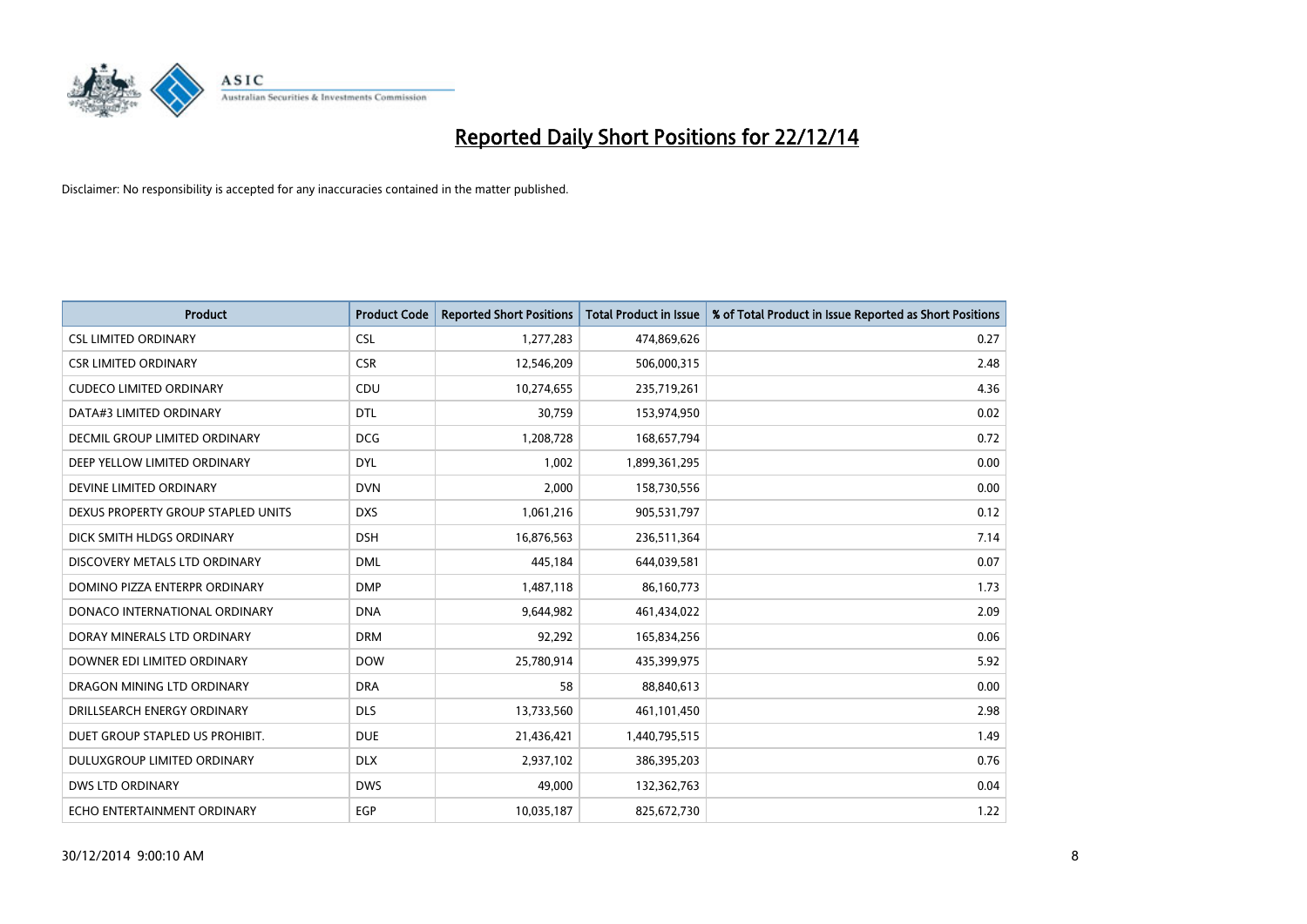

| <b>Product</b>                         | <b>Product Code</b> | <b>Reported Short Positions</b> | <b>Total Product in Issue</b> | % of Total Product in Issue Reported as Short Positions |
|----------------------------------------|---------------------|---------------------------------|-------------------------------|---------------------------------------------------------|
| ELDERS LIMITED DEFERRED SETTLEMENT     | <b>ELDDA</b>        | 3,150,508                       | 83,723,251                    | 3.76                                                    |
| ELEMENTAL MINERALS ORDINARY            | <b>ELM</b>          | 94,536                          | 381,850,877                   | 0.02                                                    |
| <b>EMECO HOLDINGS ORDINARY</b>         | <b>EHL</b>          | 12,128,034                      | 599,675,707                   | 2.02                                                    |
| <b>ENDEAVOUR MIN CORP CDI 1:1</b>      | <b>EVR</b>          | 11,405                          | 49,121,346                    | 0.02                                                    |
| <b>ENERGY RESOURCES ORDINARY 'A'</b>   | ERA                 | 12,165,804                      | 517,725,062                   | 2.35                                                    |
| <b>ENERGY WORLD CORPOR, ORDINARY</b>   | <b>EWC</b>          | 46,408,341                      | 1,734,166,672                 | 2.68                                                    |
| EQUATORIAL RES LTD ORDINARY            | EQX                 | 33                              | 124,445,353                   | 0.00                                                    |
| EQUITY TRUSTEES ORDINARY               | EQT                 | 45,334                          | 19,269,445                    | 0.24                                                    |
| ERM POWER LIMITED ORDINARY             | EPW                 | 1,533,471                       | 241,477,698                   | 0.64                                                    |
| ESTIA HEALTH LTD ORDINARY              | <b>EHE</b>          | 202,479                         | 180,885,580                   | 0.11                                                    |
| EVOLUTION MINING LTD ORDINARY          | <b>EVN</b>          | 32,548,958                      | 714,921,647                   | 4.55                                                    |
| FAIRFAX MEDIA LTD ORDINARY             | <b>FXJ</b>          | 51,096,857                      | 2,351,955,725                 | 2.17                                                    |
| FANTASTIC HOLDINGS ORDINARY            | FAN                 | 14,643                          | 103,257,398                   | 0.01                                                    |
| <b>FAR LTD ORDINARY</b>                | <b>FAR</b>          | 16,900,603                      | 3,126,808,427                 | 0.54                                                    |
| FEDERATION CNTRES ORD/UNIT STAPLED SEC | FDC                 | 1,512,810                       | 1,427,641,565                 | 0.11                                                    |
| FINBAR GROUP LIMITED ORDINARY          | <b>FRI</b>          | 7,447                           | 228,720,815                   | 0.00                                                    |
| FISHER & PAYKEL H. ORDINARY            | <b>FPH</b>          | 641,444                         | 556,729,284                   | 0.12                                                    |
| FLEETWOOD CORP ORDINARY                | <b>FWD</b>          | 1,548,038                       | 60,679,412                    | 2.55                                                    |
| FLETCHER BUILDING ORDINARY             | <b>FBU</b>          | 2,413,654                       | 687,854,788                   | 0.35                                                    |
| FLEXIGROUP LIMITED ORDINARY            | FXL                 | 7,954,991                       | 304,096,060                   | 2.62                                                    |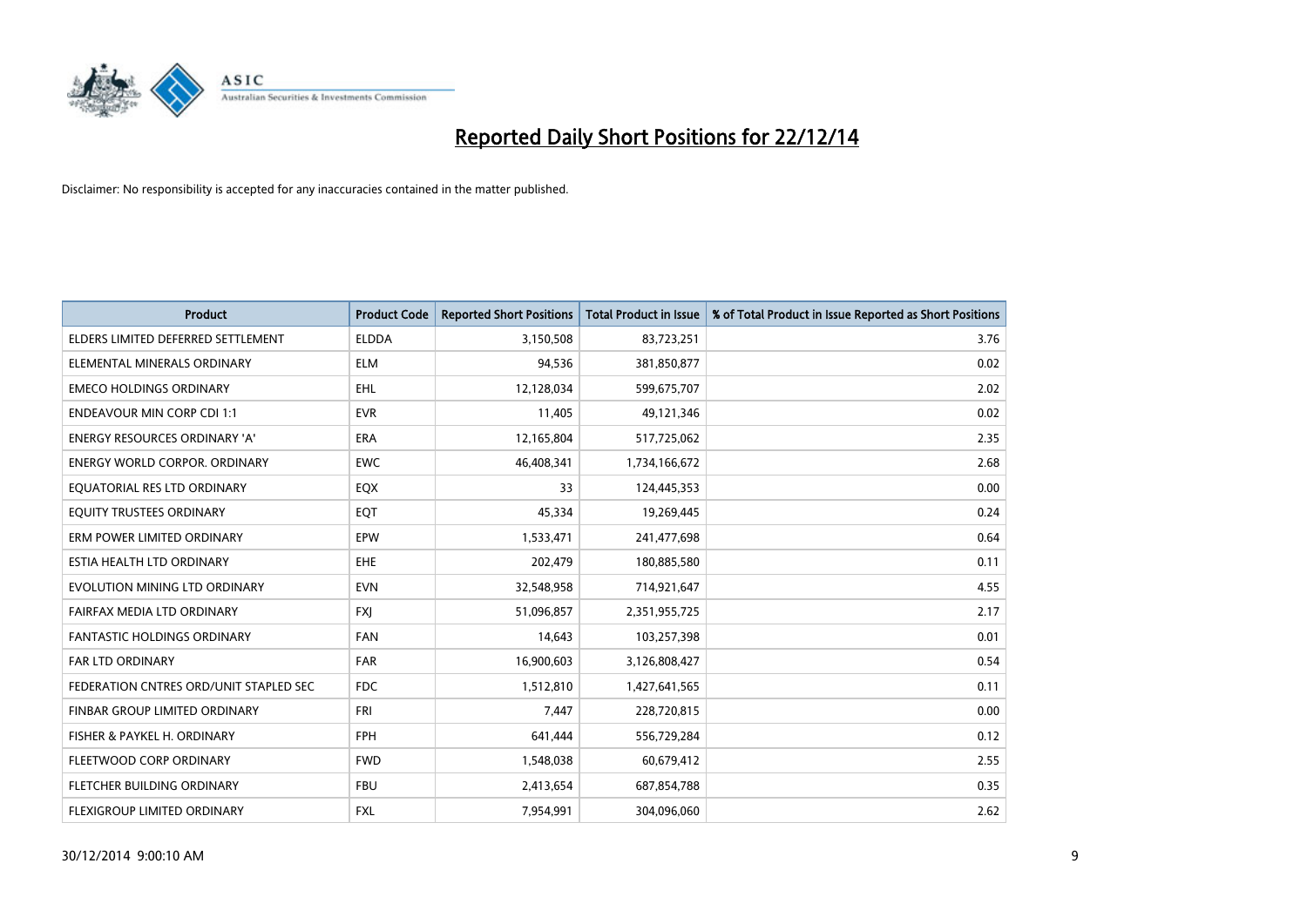

| <b>Product</b>                             | <b>Product Code</b> | <b>Reported Short Positions</b> | <b>Total Product in Issue</b> | % of Total Product in Issue Reported as Short Positions |
|--------------------------------------------|---------------------|---------------------------------|-------------------------------|---------------------------------------------------------|
| FLIGHT CENTRE TRAVEL ORDINARY              | <b>FLT</b>          | 6,466,047                       | 100,718,401                   | 6.42                                                    |
| <b>FLINDERS MINES LTD ORDINARY</b>         | <b>FMS</b>          | 164,000                         | 2,714,328,936                 | 0.01                                                    |
| FOCUS MINERALS LTD ORDINARY                | <b>FML</b>          | 5,148,312                       | 9,137,375,877                 | 0.06                                                    |
| <b>FOLKESTONE EDU TRUST UNITS</b>          | <b>FET</b>          | 20,111                          | 205,992,922                   | 0.01                                                    |
| FONTERRA SHARE FUND ORDINARY UNITS         | <b>FSF</b>          | 109,403                         | 121,486,490                   | 0.09                                                    |
| FORTESCUE METALS GRP ORDINARY              | <b>FMG</b>          | 292,710,602                     | 3,113,798,151                 | 9.40                                                    |
| FREEDOM FOOD LTD ORDINARY                  | <b>FNP</b>          | 45,853                          | 152,689,663                   | 0.03                                                    |
| <b>FUNTASTIC LIMITED ORDINARY</b>          | <b>FUN</b>          | 370,000                         | 669,869,723                   | 0.06                                                    |
| <b>G.U.D. HOLDINGS ORDINARY</b>            | GUD                 | 3,086,633                       | 70,939,492                    | 4.35                                                    |
| <b>G8 EDUCATION LIMITED ORDINARY</b>       | <b>GEM</b>          | 12,805,143                      | 353,691,630                   | 3.62                                                    |
| <b>GALAXY RESOURCES ORDINARY</b>           | <b>GXY</b>          | 1,430,443                       | 1,064,533,669                 | 0.13                                                    |
| <b>GBST HOLDINGS., ORDINARY</b>            | <b>GBT</b>          | 10,746                          | 66,561,725                    | 0.02                                                    |
| <b>GDI PROPERTY GRP STAPLED SECURITIES</b> | <b>GDI</b>          | 342,045                         | 567,575,025                   | 0.06                                                    |
| <b>GENESIS ENERGY LTD ORDINARY</b>         | <b>GNE</b>          | 1,000                           | 1,000,000,000                 | 0.00                                                    |
| <b>GENETIC TECHNOLOGIES ORDINARY</b>       | <b>GTG</b>          | 3,125,280                       | 812,790,318                   | 0.38                                                    |
| <b>GENTRACK GROUP LTD ORDINARY</b>         | <b>GTK</b>          | 3,000                           | 72,699,510                    | 0.00                                                    |
| <b>GENWORTH MORTGAGE ORDINARY</b>          | <b>GMA</b>          | 13,274,463                      | 650,000,000                   | 2.04                                                    |
| <b>GEODYNAMICS LIMITED ORDINARY</b>        | GDY                 | 819                             | 435,880,130                   | 0.00                                                    |
| <b>GINDALBIE METALS LTD ORDINARY</b>       | GBG                 | 33,130,380                      | 1,495,306,811                 | 2.22                                                    |
| <b>GODFREYS GRP LTD ORDINARY</b>           | GFY                 | 419,535                         | 40,298,056                    | 1.04                                                    |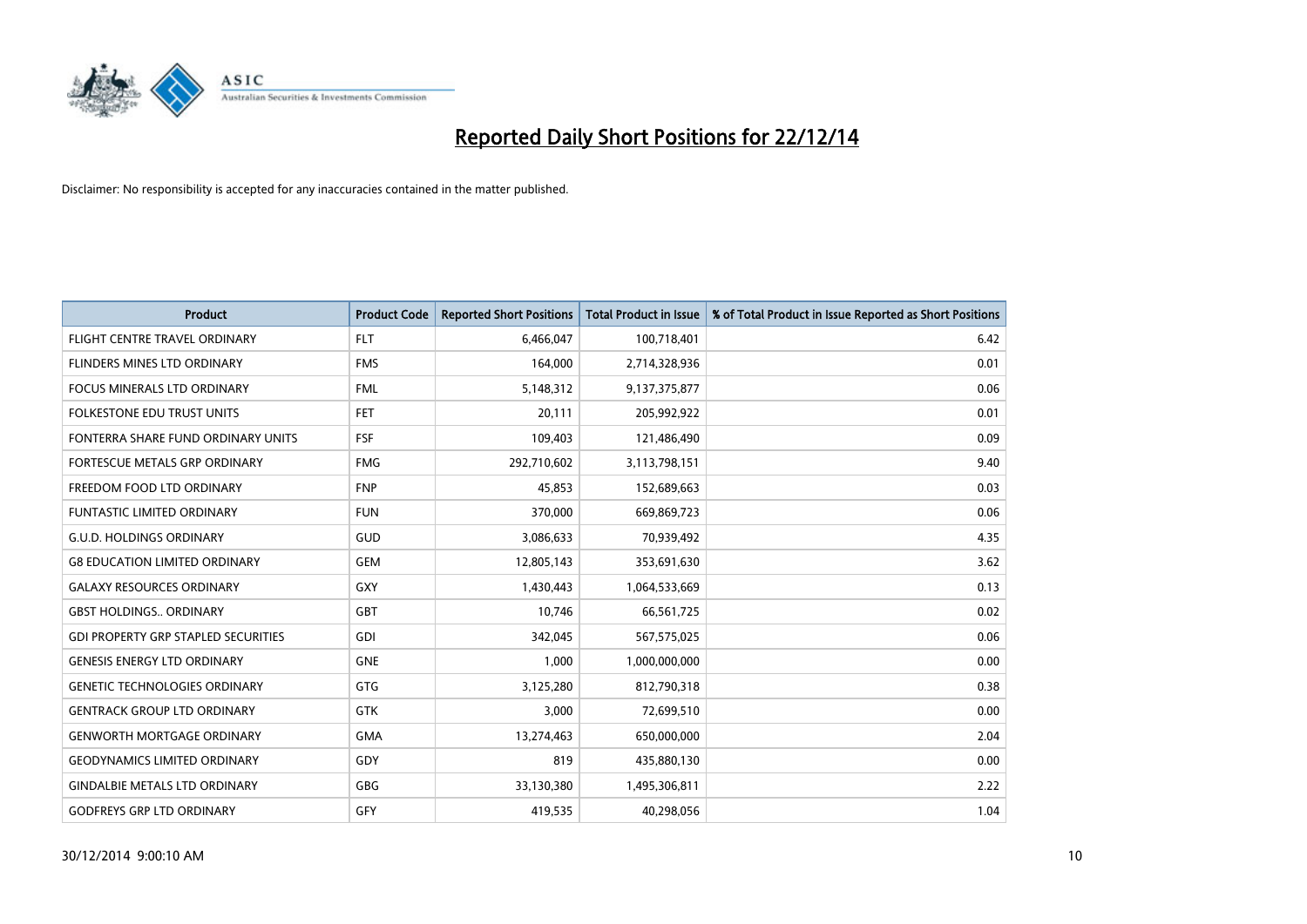

| <b>Product</b>                                   | <b>Product Code</b> | <b>Reported Short Positions</b> | <b>Total Product in Issue</b> | % of Total Product in Issue Reported as Short Positions |
|--------------------------------------------------|---------------------|---------------------------------|-------------------------------|---------------------------------------------------------|
| <b>GOLD ROAD RES LTD ORDINARY</b>                | <b>GOR</b>          | 2,212,514                       | 594,881,822                   | 0.37                                                    |
| <b>GOODMAN FIELDER, ORDINARY</b>                 | GFF                 | 4,600,534                       | 1,955,559,207                 | 0.24                                                    |
| <b>GOODMAN GROUP STAPLED</b>                     | <b>GMG</b>          | 15,999,374                      | 1,745,460,061                 | 0.92                                                    |
| <b>GPT GROUP STAPLED SEC.</b>                    | GPT                 | 4,926,138                       | 1,685,460,955                 | 0.29                                                    |
| <b>GRAINCORP LIMITED A CLASS ORDINARY</b>        | <b>GNC</b>          | 15,806,383                      | 228,855,628                   | 6.91                                                    |
| <b>GRANGE RESOURCES, ORDINARY</b>                | <b>GRR</b>          | 11,653,758                      | 1,157,097,869                 | 1.01                                                    |
| <b>GREENCROSS LIMITED ORDINARY</b>               | GXL                 | 2,370,664                       | 111,447,503                   | 2.13                                                    |
| <b>GREENLAND MIN EN LTD ORDINARY</b>             | GGG                 | 2,739,009                       | 669,389,552                   | 0.41                                                    |
| <b>GREENLAND MIN EN LTD RIGHTS 26-JUN-14</b>     | GGGR                | 3,842                           | 88,685,050                    | 0.00                                                    |
| <b>GROWTHPOINT PROPERTY ORD/UNIT STAPLED SEC</b> | GOZ                 | 681,963                         | 554,602,697                   | 0.12                                                    |
| <b>GRYPHON MINERALS LTD ORDINARY</b>             | GRY                 | 2,206,555                       | 401,185,424                   | 0.55                                                    |
| <b>GUILDFORD COAL LTD ORDINARY</b>               | <b>GUF</b>          | 552,501                         | 917,612,681                   | 0.06                                                    |
| <b>GWA GROUP LTD ORDINARY</b>                    | GWA                 | 16,243,039                      | 306,533,770                   | 5.30                                                    |
| HANSEN TECHNOLOGIES ORDINARY                     | <b>HSN</b>          | 17,615                          | 163,214,381                   | 0.01                                                    |
| <b>HARVEY NORMAN DEFERRED</b>                    | <b>HVNN</b>         | 3,698                           | 48,287,127                    | 0.01                                                    |
| <b>HARVEY NORMAN ORDINARY</b>                    | <b>HVN</b>          | 45,815,267                      | 1,062,316,784                 | 4.31                                                    |
| HEALTHSCOPE LIMITED. ORDINARY                    | <b>HSO</b>          | 18,232,917                      | 1,732,094,838                 | 1.05                                                    |
| <b>HENDERSON GROUP CDI 1:1</b>                   | <b>HGG</b>          | 3,744,720                       | 776,451,740                   | 0.48                                                    |
| HFA HOLDINGS LIMITED ORDINARY                    | <b>HFA</b>          | 308                             | 162,147,897                   | 0.00                                                    |
| HIGHLANDS PACIFIC ORDINARY                       | HIG                 | 3,153                           | 918,694,336                   | 0.00                                                    |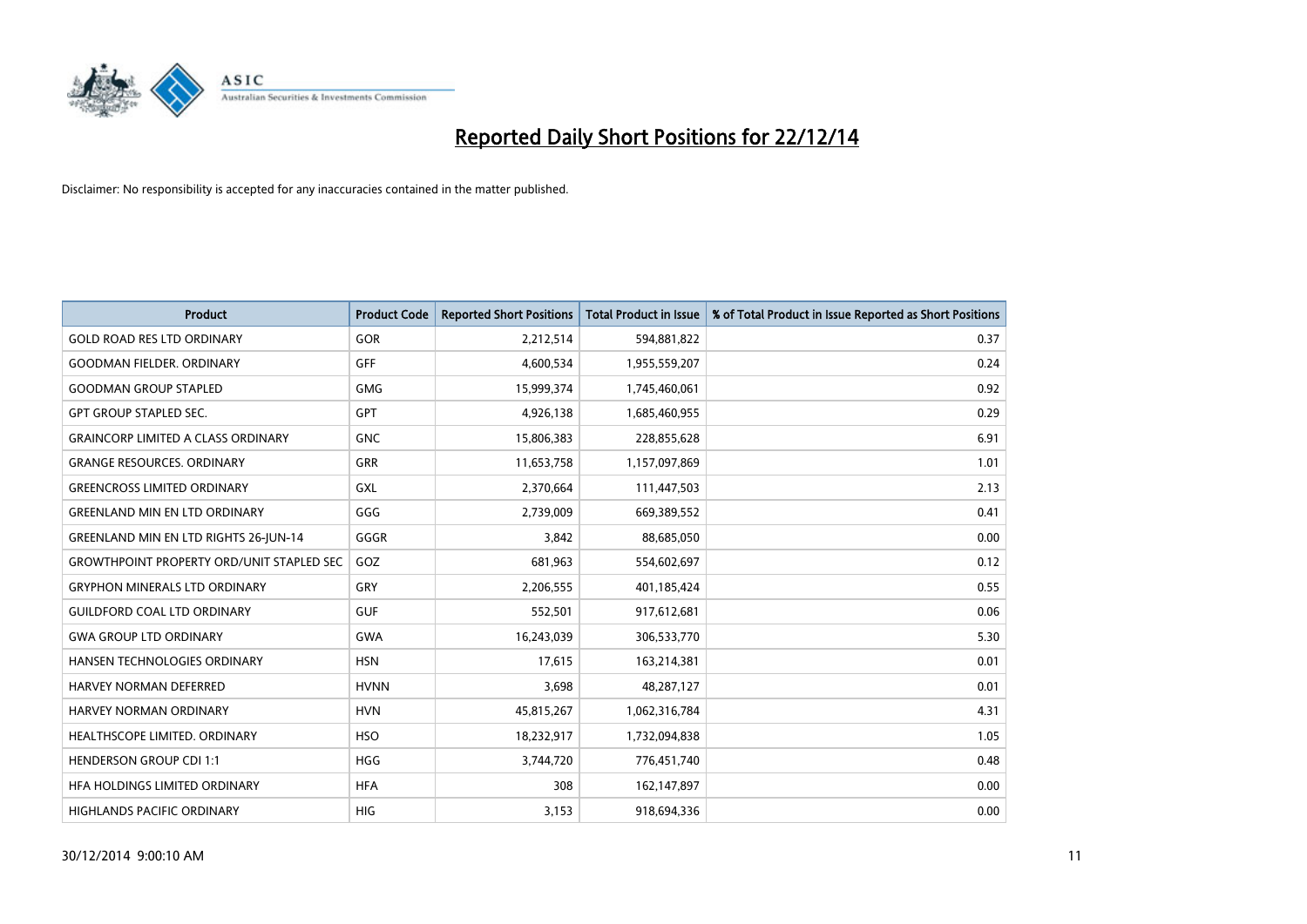

| <b>Product</b>                           | <b>Product Code</b> | <b>Reported Short Positions</b> | <b>Total Product in Issue</b> | % of Total Product in Issue Reported as Short Positions |
|------------------------------------------|---------------------|---------------------------------|-------------------------------|---------------------------------------------------------|
| HILLGROVE RES LTD ORDINARY               | <b>HGO</b>          | 133,291                         | 147,711,123                   | 0.09                                                    |
| HILLS LTD ORDINARY                       | <b>HIL</b>          | 1,311,135                       | 231,985,526                   | 0.57                                                    |
| HORIZON OIL LIMITED ORDINARY             | <b>HZN</b>          | 36,012,663                      | 1,301,981,265                 | 2.77                                                    |
| HOTEL PROPERTY STAPLED                   | <b>HPI</b>          | 245,642                         | 146, 105, 439                 | 0.17                                                    |
| HUON AQUACULTURE GRP ORDINARY            | <b>HUO</b>          | 905,261                         | 87,337,207                    | 1.04                                                    |
| <b>ICAR ASIA LTD ORDINARY</b>            | ICQ                 | 441,497                         | 217,769,656                   | 0.20                                                    |
| <b>ICON ENERGY LIMITED ORDINARY</b>      | <b>ICN</b>          | 100,000                         | 618,717,503                   | 0.02                                                    |
| <b>IINET LIMITED ORDINARY</b>            | <b>IIN</b>          | 4,466,513                       | 162, 163, 526                 | 2.75                                                    |
| ILUKA RESOURCES ORDINARY                 | ILU                 | 19,757,960                      | 418,700,517                   | 4.72                                                    |
| <b>IMDEX LIMITED ORDINARY</b>            | <b>IMD</b>          | 2,076,017                       | 216,203,136                   | 0.96                                                    |
| IMF BENTHAM LTD ORDINARY                 | <b>IMF</b>          | 4,604,958                       | 166,580,957                   | 2.76                                                    |
| <b>IMPEDIMED LIMITED ORDINARY</b>        | <b>IPD</b>          | 74,035                          | 292,942,957                   | 0.03                                                    |
| <b>INCITEC PIVOT ORDINARY</b>            | IPL                 | 34, 141, 269                    | 1,675,621,466                 | 2.04                                                    |
| <b>INDEPENDENCE GROUP ORDINARY</b>       | <b>IGO</b>          | 2,227,348                       | 234,256,573                   | 0.95                                                    |
| <b>INDOPHIL RESOURCES ORDINARY</b>       | <b>IRN</b>          | 6,001,667                       | 1,203,146,194                 | 0.50                                                    |
| <b>INDUSTRIA REIT STAPLED</b>            | <b>IDR</b>          | 426,511                         | 125,000,001                   | 0.34                                                    |
| <b>INFIGEN ENERGY STAPLED SECURITIES</b> | <b>IFN</b>          | 3,097,539                       | 767,887,581                   | 0.40                                                    |
| <b>INFOMEDIA LTD ORDINARY</b>            | <b>IFM</b>          | 828,885                         | 307,127,687                   | 0.27                                                    |
| <b>INGENIA GROUP STAPLED SECURITIES</b>  | <b>INA</b>          | 10,090,498                      | 878,851,910                   | 1.15                                                    |
| INSURANCE AUSTRALIA ORDINARY             | IAG                 | 8,569,949                       | 2,341,618,048                 | 0.37                                                    |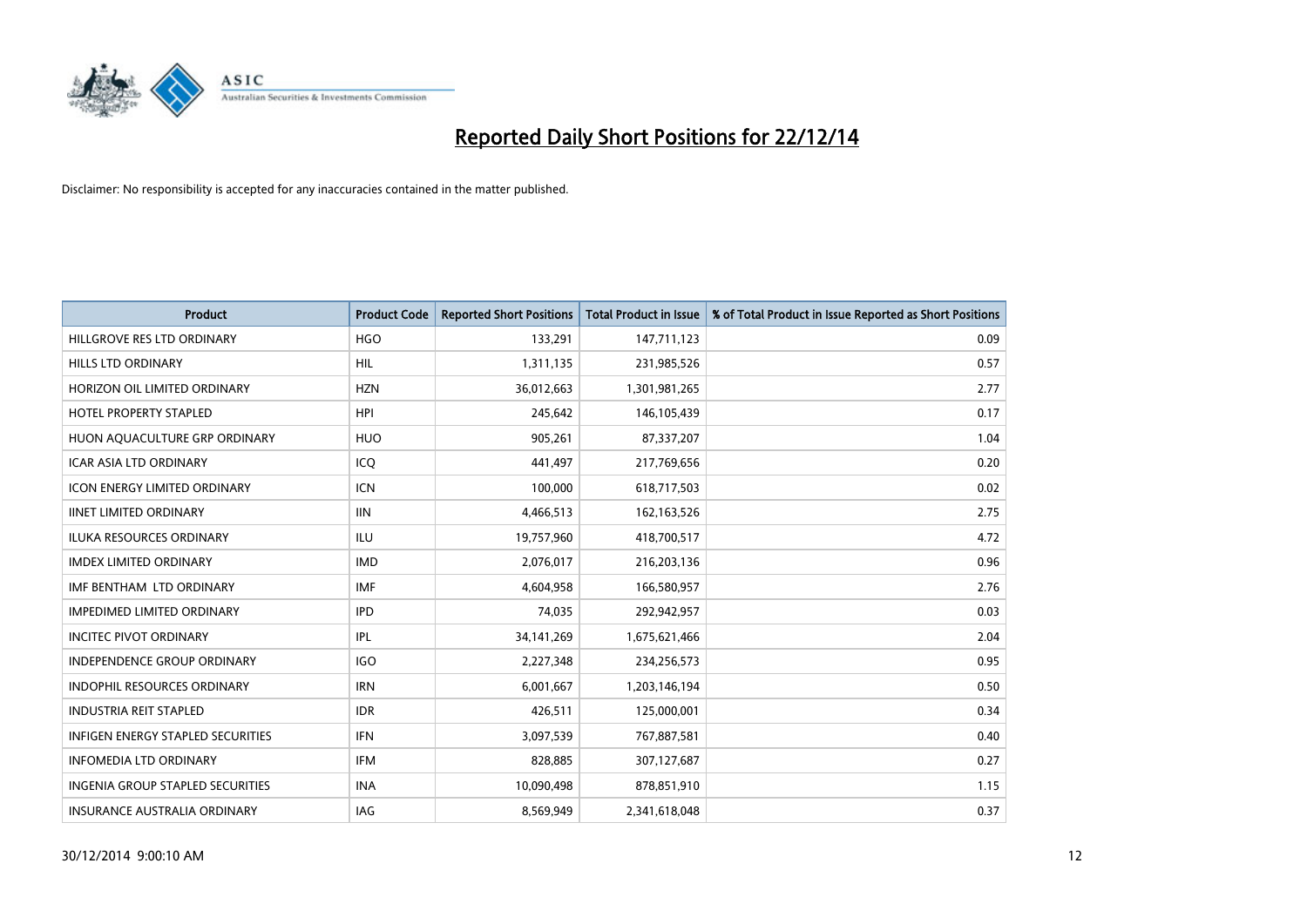

| <b>Product</b>                           | <b>Product Code</b> | <b>Reported Short Positions</b> | <b>Total Product in Issue</b> | % of Total Product in Issue Reported as Short Positions |
|------------------------------------------|---------------------|---------------------------------|-------------------------------|---------------------------------------------------------|
| <b>INTREPID MINES ORDINARY</b>           | <b>IAU</b>          | 929,487                         | 369,869,196                   | 0.25                                                    |
| INVESTA OFFICE FUND STAPLED SECURITIES   | <b>IOF</b>          | 618,854                         | 614,047,458                   | 0.10                                                    |
| <b>INVOCARE LIMITED ORDINARY</b>         | <b>IVC</b>          | 4,097,807                       | 110,030,298                   | 3.72                                                    |
| <b>IOOF HOLDINGS LTD ORDINARY</b>        | IFL.                | 14,074,782                      | 300,133,752                   | 4.69                                                    |
| <b>IPH LIMITED ORDINARY</b>              | <b>IPH</b>          | 548,406                         | 157,559,499                   | 0.35                                                    |
| <b>IPROPERTY GROUP LTD ORDINARY</b>      | <b>IPP</b>          | 1,962,661                       | 181,703,204                   | 1.08                                                    |
| <b>IRESS LIMITED ORDINARY</b>            | <b>IRE</b>          | 6,000,211                       | 159,097,319                   | 3.77                                                    |
| <b>ISELECT LTD ORDINARY</b>              | <b>ISU</b>          | 1,184,872                       | 261,489,894                   | 0.45                                                    |
| <b>ISENTIA GROUP LTD ORDINARY</b>        | <b>ISD</b>          | 560,194                         | 200,000,001                   | 0.28                                                    |
| <b>ISENTRIC LTD. ORDINARY</b>            | ICU                 | 74,064                          | 77,362,962                    | 0.10                                                    |
| ISHS ASIA 50 ETF CDI 1:1                 | IAA                 | 8,498                           | 1,700,000                     | 0.50                                                    |
| JAMES HARDIE INDUST CHESS DEPOSITARY INT | <b>IHX</b>          | 9,674,372                       | 445,229,454                   | 2.17                                                    |
| <b>JAPARA HEALTHCARE LT ORDINARY</b>     | <b>IHC</b>          | 13,093,160                      | 263,046,592                   | 4.98                                                    |
| <b>JB HI-FI LIMITED ORDINARY</b>         | <b>IBH</b>          | 12,808,582                      | 98,950,309                    | 12.94                                                   |
| KAROON GAS AUSTRALIA ORDINARY            | <b>KAR</b>          | 19,157,531                      | 250,085,718                   | 7.66                                                    |
| KATHMANDU HOLD LTD ORDINARY              | <b>KMD</b>          | 4,993,724                       | 201,484,583                   | 2.48                                                    |
| <b>KBL MINING LIMITED ORDINARY</b>       | KBL                 | 1,820                           | 393,535,629                   | 0.00                                                    |
| KINGSGATE CONSOLID. ORDINARY             | <b>KCN</b>          | 20,747,725                      | 223,584,937                   | 9.28                                                    |
| KINGSROSE MINING LTD ORDINARY            | <b>KRM</b>          | 489,851                         | 358,611,493                   | 0.14                                                    |
| KOGI IRON LTD ORDINARY                   | KFE                 | 2,736,553                       | 376,669,836                   | 0.73                                                    |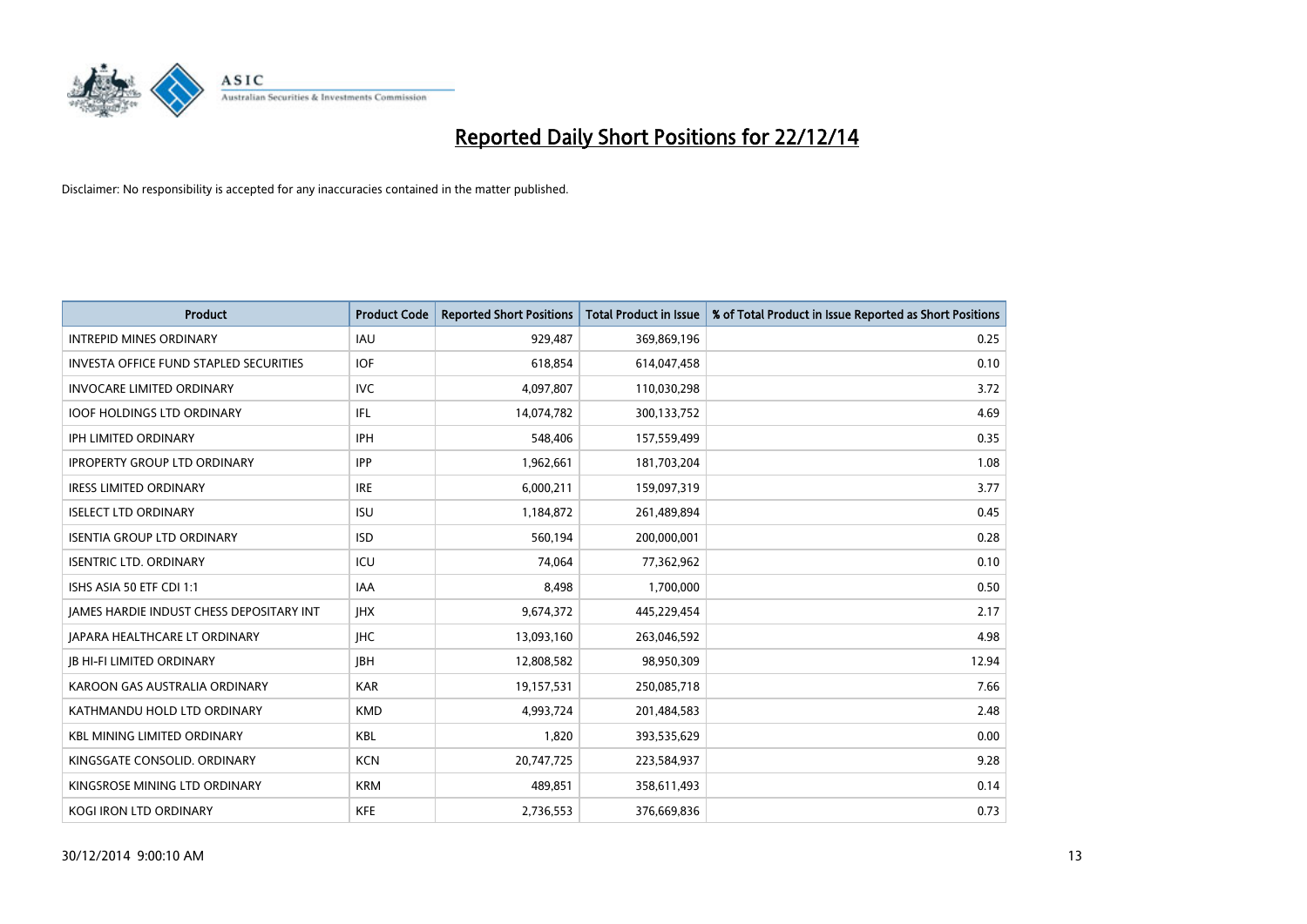

| <b>Product</b>                        | <b>Product Code</b> | <b>Reported Short Positions</b> | <b>Total Product in Issue</b> | % of Total Product in Issue Reported as Short Positions |
|---------------------------------------|---------------------|---------------------------------|-------------------------------|---------------------------------------------------------|
| LEIGHTON HOLDINGS ORDINARY            | LEI                 | 6,407,510                       | 338,503,563                   | 1.89                                                    |
| LEND LEASE GROUP UNIT/ORD STAPLED     | <b>LLC</b>          | 2,090,574                       | 579,596,726                   | 0.36                                                    |
| LIFESTYLE COMMUNIT, ORDINARY          | <b>LIC</b>          | 18,875                          | 101,220,131                   | 0.02                                                    |
| LIQUEFIED NATURAL ORDINARY            | <b>LNG</b>          | 11,873,452                      | 462,223,201                   | 2.57                                                    |
| <b>LOGICAMMS LIMITED ORDINARY</b>     | <b>LCM</b>          | 12,429                          | 71,178,179                    | 0.02                                                    |
| LONESTAR RESO LTD ORDINARY            | <b>LNR</b>          | 547,183                         | 752,187,211                   | 0.07                                                    |
| LUCAPA DIAMOND LTD ORDINARY           | <b>LOM</b>          | 15,951                          | 181,872,742                   | 0.01                                                    |
| LYNAS CORPORATION ORDINARY            | <b>LYC</b>          | 79,318,872                      | 3,370,955,034                 | 2.35                                                    |
| <b>M2 GRP LTD ORDINARY</b>            | <b>MTU</b>          | 3,048,808                       | 181,905,060                   | 1.68                                                    |
| <b>MACA LIMITED ORDINARY</b>          | <b>MLD</b>          | 562,979                         | 232,676,373                   | 0.24                                                    |
| MACMAHON HOLDINGS ORDINARY            | MAH                 | 2,582,174                       | 1,261,699,966                 | 0.20                                                    |
| MACO ATLAS ROADS GRP ORDINARY STAPLED | <b>MQA</b>          | 12,889,698                      | 511,538,852                   | 2.52                                                    |
| MACQUARIE GROUP LTD ORDINARY          | <b>MOG</b>          | 469,187                         | 324,342,024                   | 0.14                                                    |
| MAGELLAN FIN GRP LTD ORDINARY         | <b>MFG</b>          | 2,271,724                       | 159,818,691                   | 1.42                                                    |
| <b>MANTRA GROUP LTD ORDINARY</b>      | <b>MTR</b>          | 4,502,706                       | 249,471,229                   | 1.80                                                    |
| <b>MATRIX C &amp; E LTD ORDINARY</b>  | <b>MCE</b>          | 2,565,538                       | 94,555,428                    | 2.71                                                    |
| MAVERICK DRILLING ORDINARY            | <b>MAD</b>          | 2,016,906                       | 544,321,602                   | 0.37                                                    |
| <b>MAXITRANS INDUSTRIES ORDINARY</b>  | <b>MXI</b>          | 14,089                          | 185,075,653                   | 0.01                                                    |
| MAYNE PHARMA LTD ORDINARY             | <b>MYX</b>          | 16,799,652                      | 590,383,495                   | 2.85                                                    |
| MCMILLAN SHAKESPEARE ORDINARY         | <b>MMS</b>          | 972,883                         | 77,525,801                    | 1.25                                                    |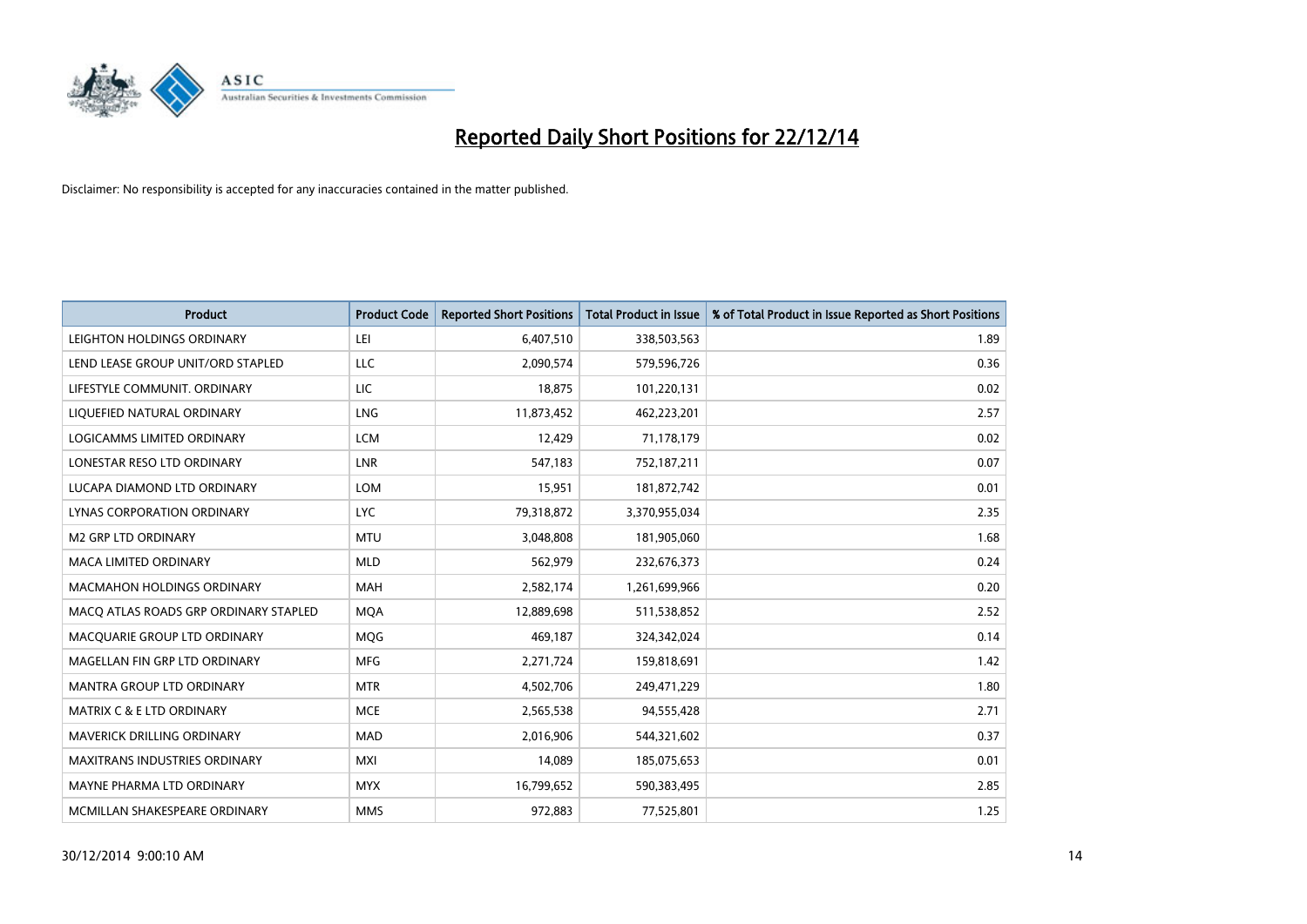

| <b>Product</b>                      | <b>Product Code</b> | <b>Reported Short Positions</b> | <b>Total Product in Issue</b> | % of Total Product in Issue Reported as Short Positions |
|-------------------------------------|---------------------|---------------------------------|-------------------------------|---------------------------------------------------------|
| <b>MCPHERSON'S LTD ORDINARY</b>     | <b>MCP</b>          | 10,001                          | 96,684,407                    | 0.01                                                    |
| MEDIBANK PRIVATE LTD ORDINARY       | <b>MPL</b>          | 58,691,780                      | 2,754,003,240                 | 2.13                                                    |
| MEDUSA MINING LTD ORDINARY          | <b>MML</b>          | 12,925,755                      | 207,794,301                   | 6.22                                                    |
| MEO AUSTRALIA LTD ORDINARY          | <b>MEO</b>          | 411,000                         | 750,488,387                   | 0.05                                                    |
| MERIDIAN ENERGY INSTALMENT RECEIPTS | <b>MEZCA</b>        | 400,000                         | 1,255,413,626                 | 0.03                                                    |
| MESOBLAST LIMITED ORDINARY          | <b>MSB</b>          | 22,465,187                      | 324,176,029                   | 6.93                                                    |
| METALS X LIMITED ORDINARY           | <b>MLX</b>          | 78,966                          | 413,957,186                   | 0.02                                                    |
| METCASH LIMITED ORDINARY            | <b>MTS</b>          | 98,190,993                      | 903,309,574                   | 10.87                                                   |
| METMINCO LIMITED ORDINARY           | <b>MNC</b>          | 22,000                          | 1,855,516,023                 | 0.00                                                    |
| MIGHTY RIVER POWER ORDINARY         | <b>MYT</b>          | 1,857,354                       | 1,400,012,517                 | 0.13                                                    |
| MINCOR RESOURCES NL ORDINARY        | <b>MCR</b>          | 85,501                          | 188,208,274                   | 0.05                                                    |
| MINERAL DEPOSITS ORDINARY           | <b>MDL</b>          | 856,611                         | 103,676,341                   | 0.83                                                    |
| MINERAL RESOURCES. ORDINARY         | <b>MIN</b>          | 16,729,900                      | 187,270,274                   | 8.93                                                    |
| MINT PAYMENTS LTD ORDINARY          | <b>MNW</b>          | 27,180                          | 470,372,395                   | 0.01                                                    |
| MIRABELA NICKEL LTD ORDINARY        | <b>MBN</b>          | 2,012,293                       | 929,710,216                   | 0.22                                                    |
| MIRVAC GROUP STAPLED SECURITIES     | <b>MGR</b>          | 16,069,552                      | 3,697,197,370                 | 0.43                                                    |
| MMAOFFSHOR ORDINARY                 | <b>MRM</b>          | 22,966,281                      | 368,666,221                   | 6.23                                                    |
| MOLOPO ENERGY LTD ORDINARY          | <b>MPO</b>          | 30,833                          | 248,705,730                   | 0.01                                                    |
| MONADELPHOUS GROUP ORDINARY         | <b>MND</b>          | 6,982,552                       | 92,998,380                    | 7.51                                                    |
| MONASH IVF GROUP LTD ORDINARY       | <b>MVF</b>          | 750,316                         | 231,081,089                   | 0.32                                                    |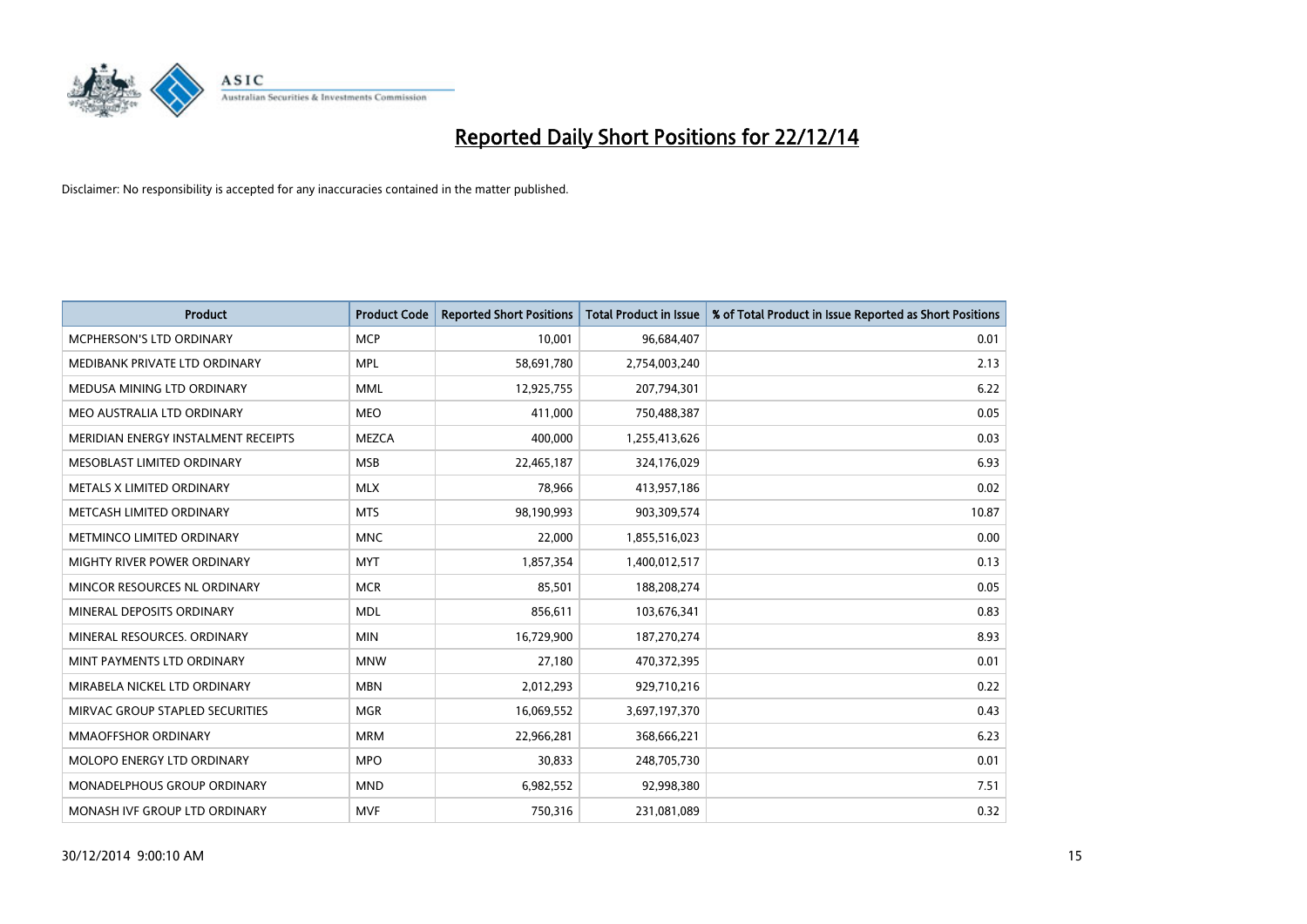

| <b>Product</b>                  | <b>Product Code</b> | <b>Reported Short Positions</b> | <b>Total Product in Issue</b> | % of Total Product in Issue Reported as Short Positions |
|---------------------------------|---------------------|---------------------------------|-------------------------------|---------------------------------------------------------|
| MORTGAGE CHOICE LTD ORDINARY    | <b>MOC</b>          | 22,352                          | 124,216,248                   | 0.02                                                    |
| MOUNT GIBSON IRON ORDINARY      | MGX                 | 58,000,600                      | 1,090,805,085                 | 5.32                                                    |
| MULTIPLEX SITES SITES           | <b>MXUPA</b>        | 2,374                           | 4,500,000                     | 0.05                                                    |
| MYER HOLDINGS LTD ORDINARY      | <b>MYR</b>          | 94, 161, 466                    | 585,689,551                   | 16.08                                                   |
| <b>MYSTATE LIMITED ORDINARY</b> | <b>MYS</b>          | 6,106                           | 87,283,417                    | 0.01                                                    |
| NANOSONICS LIMITED ORDINARY     | <b>NAN</b>          | 2,554,348                       | 264,362,826                   | 0.97                                                    |
| NATIONAL AUST. BANK ORDINARY    | <b>NAB</b>          | 12,521,175                      | 2,418,946,074                 | 0.52                                                    |
| NATIONAL STORAGE STAPLED        | <b>NSR</b>          | 1,796,700                       | 295,631,660                   | 0.61                                                    |
| NAVITAS LIMITED ORDINARY        | <b>NVT</b>          | 3,786,184                       | 376,037,813                   | 1.01                                                    |
| NEARMAP LTD ORDINARY            | <b>NEA</b>          | 2,177,715                       | 347,646,101                   | 0.63                                                    |
| NEOMETALS LTD ORDINARY          | <b>NMT</b>          | 1,015                           | 499,453,895                   | 0.00                                                    |
| NEON ENERGY LIMITED ORDINARY    | <b>NEN</b>          | 13,245                          | 553,037,848                   | 0.00                                                    |
| NEW HOPE CORPORATION ORDINARY   | <b>NHC</b>          | 1,498,688                       | 830,999,449                   | 0.18                                                    |
| NEWCREST MINING ORDINARY        | <b>NCM</b>          | 9,824,061                       | 766,510,971                   | 1.28                                                    |
| NEWS CORP A NON-VOTING CDI      | <b>NWSLV</b>        | 40,848                          | 2,852,304                     | 1.43                                                    |
| NEWS CORP B VOTING CDI          | <b>NWS</b>          | 2,328,291                       | 37,331,492                    | 6.24                                                    |
| NEWSAT LIMITED ORDINARY         | <b>NWT</b>          | 6,558,140                       | 643,574,841                   | 1.02                                                    |
| NEXTDC LIMITED ORDINARY         | <b>NXT</b>          | 17,351,718                      | 193,154,486                   | 8.98                                                    |
| NEXUS ENERGY LIMITED ORDINARY   | <b>NXS</b>          | 83,983                          | 1,330,219,459                 | 0.01                                                    |
| NIB HOLDINGS LIMITED ORDINARY   | <b>NHF</b>          | 2,157,064                       | 439,004,182                   | 0.49                                                    |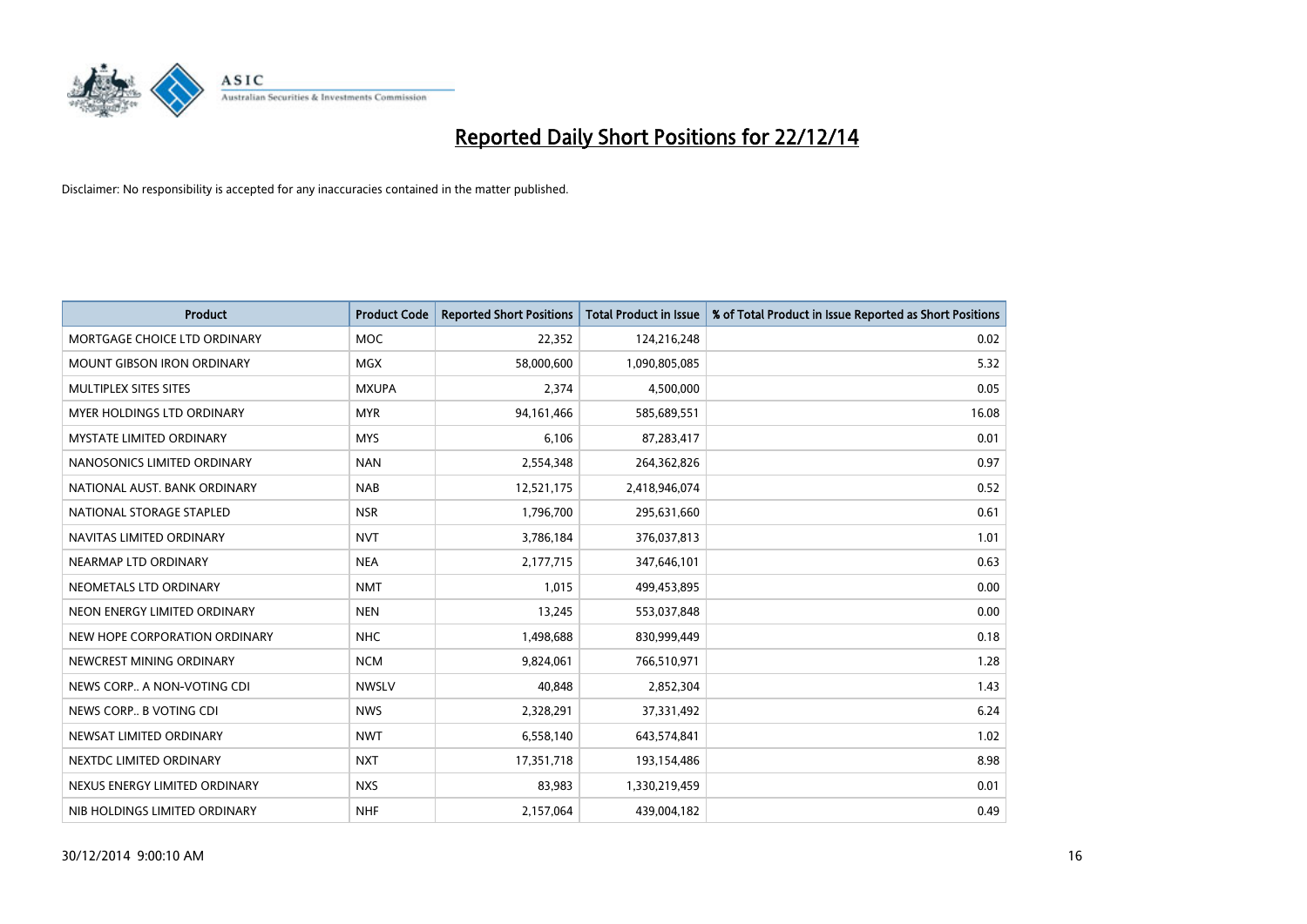

| <b>Product</b>                         | <b>Product Code</b> | <b>Reported Short Positions</b> | <b>Total Product in Issue</b> | % of Total Product in Issue Reported as Short Positions |
|----------------------------------------|---------------------|---------------------------------|-------------------------------|---------------------------------------------------------|
| NINE ENTERTAINMENT ORDINARY            | <b>NEC</b>          | 17,901,134                      | 940,295,023                   | 1.90                                                    |
| NOBLE MINERAL RES ORDINARY             | <b>NMG</b>          | 2,365,726                       | 666,397,952                   | 0.36                                                    |
| NORTHERN IRON LTD ORDINARY             | <b>NFE</b>          | 11,392                          | 484,405,314                   | 0.00                                                    |
| NORTHERN STAR ORDINARY                 | <b>NST</b>          | 16,724,923                      | 592,256,718                   | 2.82                                                    |
| NOVION PROPERTY GRP STAPLED SECURITIES | <b>NVN</b>          | 23,418,805                      | 3,050,355,727                 | 0.77                                                    |
| NRW HOLDINGS LIMITED ORDINARY          | <b>NWH</b>          | 16,570,291                      | 278,888,011                   | 5.94                                                    |
| NUFARM LIMITED ORDINARY                | <b>NUF</b>          | 6,994,758                       | 264,858,589                   | 2.64                                                    |
| NUPLEX INDUSTRIES ORDINARY             | <b>NPX</b>          | 1,000                           | 198,125,827                   | 0.00                                                    |
| OCEANAGOLD CORP. CHESS DEPOSITARY INT  | <b>OGC</b>          | 1,942,902                       | 301,520,186                   | 0.64                                                    |
| OIL SEARCH LTD ORDINARY                | OSH                 | 22,687,621                      | 1,522,692,587                 | 1.49                                                    |
| OM HOLDINGS LIMITED ORDINARY           | <b>OMH</b>          | 58,082                          | 733,423,337                   | 0.01                                                    |
| ORICA LIMITED ORDINARY                 | ORI                 | 25,078,895                      | 372,743,291                   | 6.73                                                    |
| ORIGIN ENERGY ORDINARY                 | <b>ORG</b>          | 10,260,215                      | 1,106,307,961                 | 0.93                                                    |
| OROCOBRE LIMITED ORDINARY              | <b>ORE</b>          | 3,079,484                       | 132,041,911                   | 2.33                                                    |
| ORORA LIMITED ORDINARY                 | <b>ORA</b>          | 1,594,774                       | 1,206,684,923                 | 0.13                                                    |
| OROTONGROUP LIMITED ORDINARY           | ORL                 | 451,684                         | 40,880,902                    | 1.10                                                    |
| OZ MINERALS ORDINARY                   | OZL                 | 8,071,267                       | 303,470,022                   | 2.66                                                    |
| OZFOREX GROUP LTD ORDINARY             | <b>OFX</b>          | 8,489,609                       | 240,000,000                   | 3.54                                                    |
| <b>PACIFIC BRANDS ORDINARY</b>         | <b>PBG</b>          | 81,766,101                      | 917,226,291                   | 8.91                                                    |
| PACT GROUP HLDGS LTD ORDINARY          | PGH                 | 2,190,884                       | 294,097,961                   | 0.74                                                    |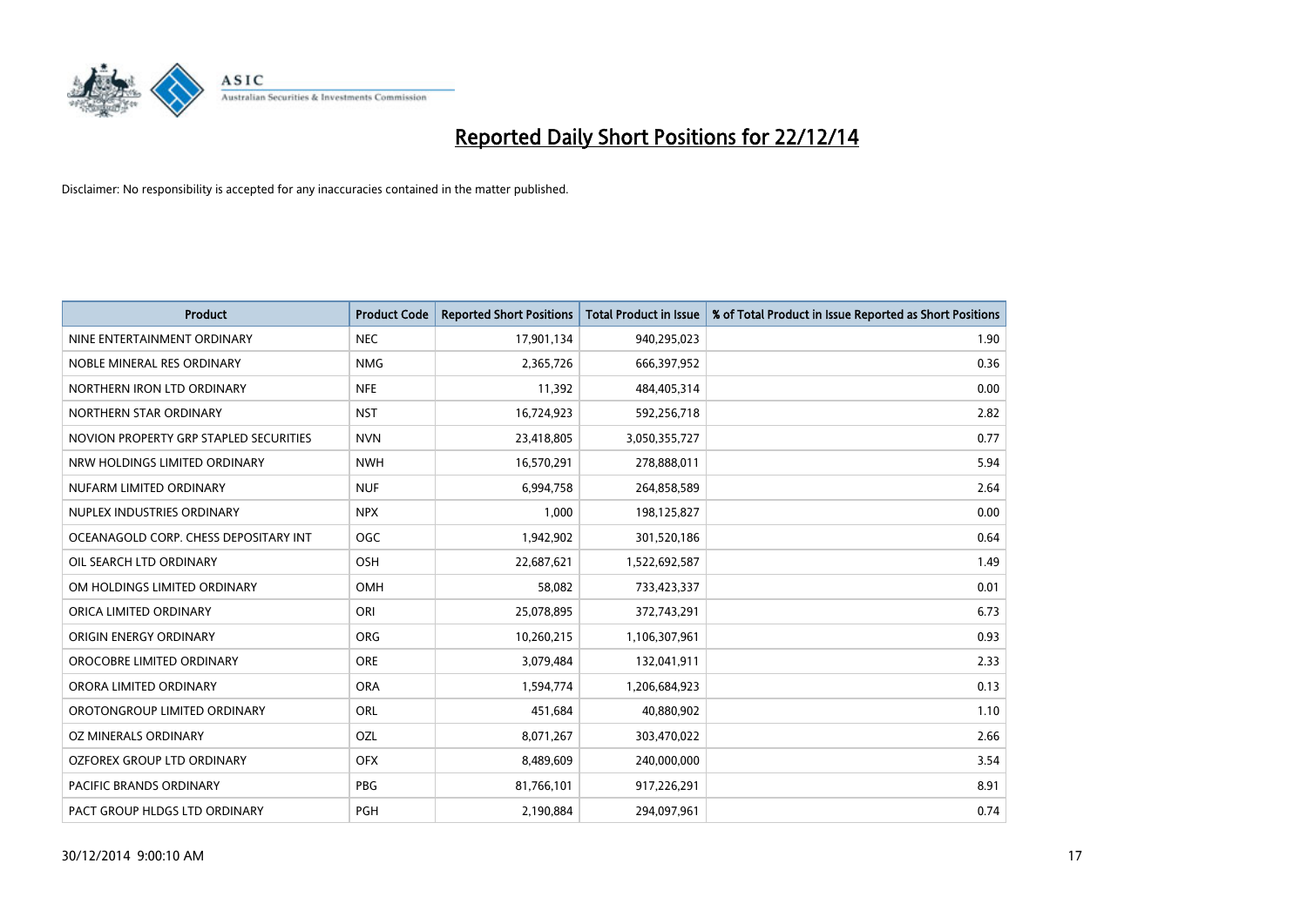

| <b>Product</b>                | <b>Product Code</b> | <b>Reported Short Positions</b> | <b>Total Product in Issue</b> | % of Total Product in Issue Reported as Short Positions |
|-------------------------------|---------------------|---------------------------------|-------------------------------|---------------------------------------------------------|
| PALADIN ENERGY LTD ORDINARY   | <b>PDN</b>          | 88,256,781                      | 1,666,927,668                 | 5.29                                                    |
| PANAUST LIMITED ORDINARY      | <b>PNA</b>          | 687,104                         | 636,599,496                   | 0.11                                                    |
| PANORAMIC RESOURCES ORDINARY  | PAN                 | 736,898                         | 322,275,824                   | 0.23                                                    |
| PANTERRA GOLD LTD ORDINARY    | PGI                 | $\mathbf{1}$                    | 846,215,609                   | 0.00                                                    |
| PAPERLINX LIMITED ORDINARY    | <b>PPX</b>          | 57,743                          | 665,181,261                   | 0.01                                                    |
| PATTIES FOODS LTD ORDINARY    | PFL                 | 9,001                           | 139,234,153                   | 0.01                                                    |
| PEET LIMITED ORDINARY         | <b>PPC</b>          | 53,051                          | 478,547,378                   | 0.01                                                    |
| PENINSULA ENERGY LTD ORDINARY | <b>PEN</b>          | 4,000,000                       | 5,476,640,447                 | 0.07                                                    |
| PERPETUAL LIMITED ORDINARY    | PPT                 | 1,202,947                       | 46,574,426                    | 2.58                                                    |
| PERSEUS MINING LTD ORDINARY   | <b>PRU</b>          | 22,270,254                      | 526,656,401                   | 4.23                                                    |
| PHARMAXIS LTD ORDINARY        | <b>PXS</b>          | 501,000                         | 310,265,349                   | 0.16                                                    |
| PHOSPHAGENICS LTD. ORDINARY   | <b>POH</b>          | 43,750                          | 1,261,965,957                 | 0.00                                                    |
| PLATINUM ASSET ORDINARY       | <b>PTM</b>          | 2,205,847                       | 581,267,982                   | 0.38                                                    |
| PLATINUM AUSTRALIA ORDINARY   | <b>PLA</b>          | 836,127                         | 504,968,043                   | 0.17                                                    |
| PLATINUM CAPITAL LTD ORDINARY | <b>PMC</b>          | 1,742                           | 232,190,254                   | 0.00                                                    |
| PMP LIMITED ORDINARY          | <b>PMP</b>          | 27,581                          | 323,781,124                   | 0.01                                                    |
| POSEIDON NICK LTD ORDINARY    | POS                 | 1,903,830                       | 680,250,810                   | 0.28                                                    |
| PRANA BIOTECHNOLOGY ORDINARY  | PBT                 | 1,989,869                       | 488,936,960                   | 0.41                                                    |
| PREMIER INVESTMENTS ORDINARY  | <b>PMV</b>          | 756,408                         | 155,900,075                   | 0.49                                                    |
| PRIMA BIOMED LTD ORDINARY     | <b>PRR</b>          | 150,049                         | 1,374,516,550                 | 0.01                                                    |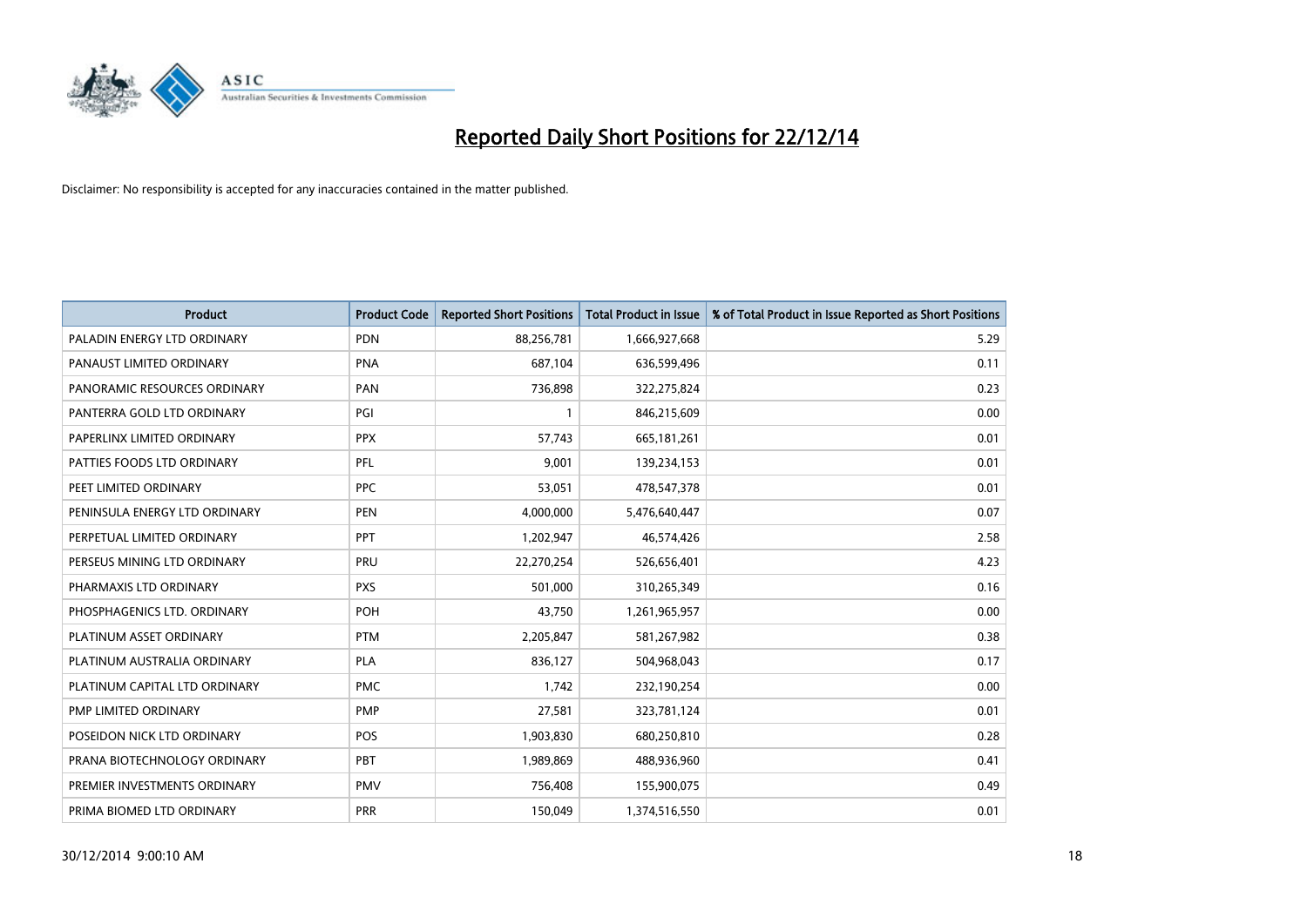

| <b>Product</b>                      | <b>Product Code</b> | <b>Reported Short Positions</b> | <b>Total Product in Issue</b> | % of Total Product in Issue Reported as Short Positions |
|-------------------------------------|---------------------|---------------------------------|-------------------------------|---------------------------------------------------------|
| PRIMARY HEALTH CARE ORDINARY        | PRY                 | 29,310,251                      | 512,130,550                   | 5.72                                                    |
| PRIME MEDIA GRP LTD ORDINARY        | PRT                 | 1,125,469                       | 366,330,303                   | 0.31                                                    |
| PROGRAMMED ORDINARY                 | <b>PRG</b>          | 219,559                         | 118,651,911                   | 0.19                                                    |
| PURA VIDA ENERGY NL ORDINARY        | <b>PVD</b>          | 242,953                         | 130,130,698                   | 0.19                                                    |
| OANTAS AIRWAYS ORDINARY             | QAN                 | 2,151,319                       | 2,196,330,250                 | 0.10                                                    |
| OBE INSURANCE GROUP ORDINARY        | <b>OBE</b>          | 17,567,487                      | 1,364,945,301                 | 1.29                                                    |
| <b>QUBE HOLDINGS LTD ORDINARY</b>   | <b>QUB</b>          | 2,420,257                       | 1,054,428,076                 | 0.23                                                    |
| RAMSAY HEALTH CARE ORDINARY         | <b>RHC</b>          | 446,197                         | 202,081,252                   | 0.22                                                    |
| <b>RCG CORPORATION LTD ORDINARY</b> | <b>RCG</b>          | 358,739                         | 263,808,625                   | 0.14                                                    |
| <b>RCR TOMLINSON ORDINARY</b>       | <b>RCR</b>          | 763,940                         | 139,000,806                   | 0.55                                                    |
| REA GROUP ORDINARY                  | <b>REA</b>          | 2,258,781                       | 131,714,699                   | 1.71                                                    |
| RECALL HOLDINGS LTD ORDINARY        | <b>REC</b>          | 1,717,109                       | 313,674,711                   | 0.55                                                    |
| <b>RECKON LIMITED ORDINARY</b>      | <b>RKN</b>          | 1,526,360                       | 112,084,762                   | 1.36                                                    |
| <b>RED 5 LIMITED ORDINARY</b>       | <b>RED</b>          | 174,740                         | 759,451,008                   | 0.02                                                    |
| <b>RED FORK ENERGY ORDINARY</b>     | <b>RFE</b>          | 112,160                         | 501,051,719                   | 0.02                                                    |
| REDBANK ENERGY LTD ORDINARY         | AEJ                 | 13                              | 786,287                       | 0.00                                                    |
| REECE AUSTRALIA LTD. ORDINARY       | <b>REH</b>          | 143                             | 99,600,000                    | 0.00                                                    |
| REGIONAL EXPRESS ORDINARY           | <b>REX</b>          | 47,294                          | 110,154,375                   | 0.04                                                    |
| REGIS HEALTHCARE LTD ORDINARY       | <b>REG</b>          | 2,195,048                       | 300,345,797                   | 0.73                                                    |
| REGIS RESOURCES ORDINARY            | <b>RRL</b>          | 60,394,605                      | 499,781,595                   | 12.08                                                   |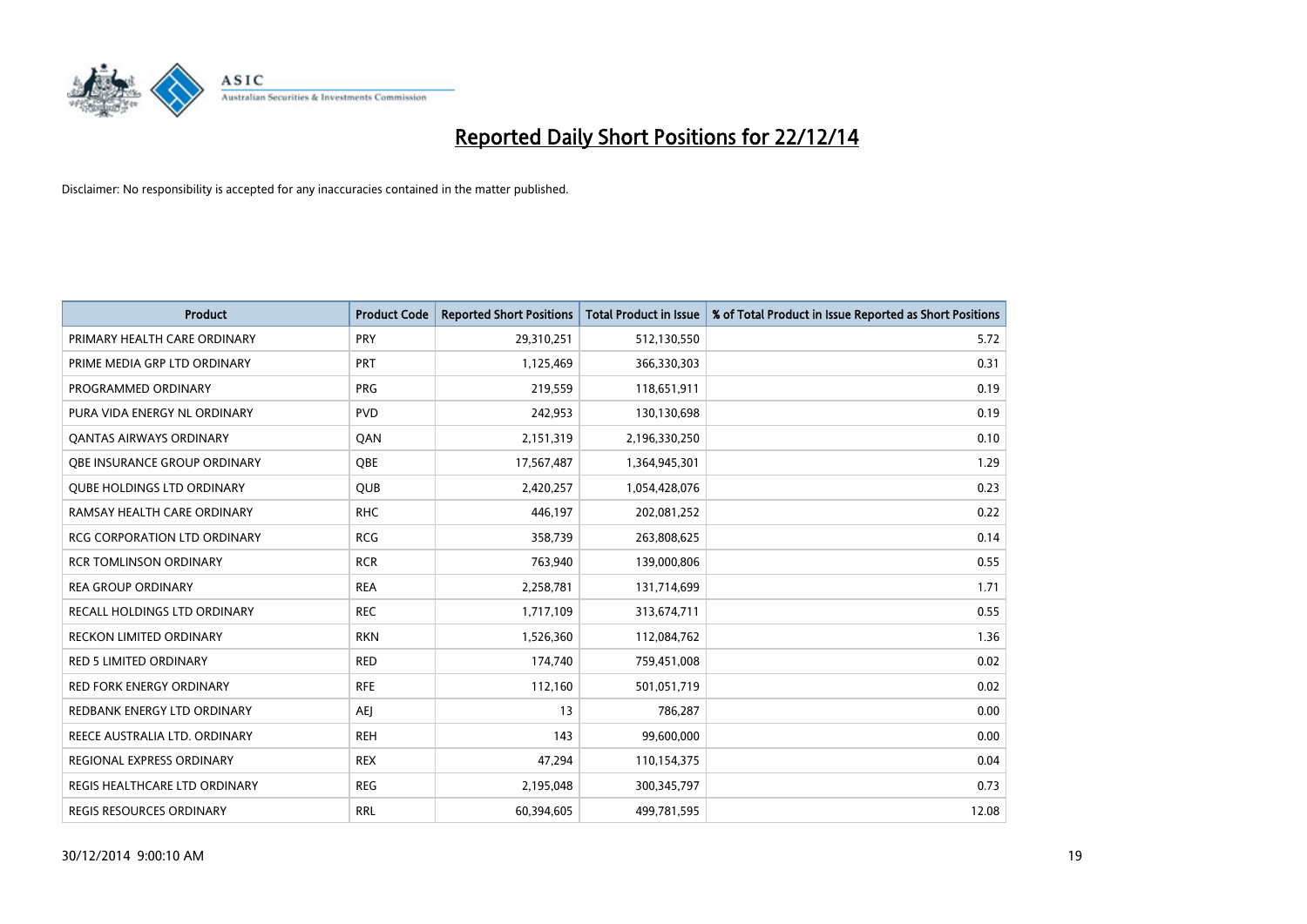

| <b>Product</b>                        | <b>Product Code</b> | <b>Reported Short Positions</b> | <b>Total Product in Issue</b> | % of Total Product in Issue Reported as Short Positions |
|---------------------------------------|---------------------|---------------------------------|-------------------------------|---------------------------------------------------------|
| RESMED INC CDI 10:1                   | <b>RMD</b>          | 38,521,385                      | 1,397,522,030                 | 2.76                                                    |
| RESOLUTE MINING ORDINARY              | <b>RSG</b>          | 9,362,287                       | 641,189,223                   | 1.46                                                    |
| RESOURCE GENERATION ORDINARY          | <b>RES</b>          | 1,220                           | 581,380,338                   | 0.00                                                    |
| RETAIL FOOD GROUP ORDINARY            | <b>RFG</b>          | 4,327,819                       | 156,262,707                   | 2.77                                                    |
| REX MINERALS LIMITED ORDINARY         | <b>RXM</b>          | 878,031                         | 220,519,784                   | 0.40                                                    |
| RHIPE LTD ORDINARY                    | <b>RHP</b>          | 310,000                         | 126,269,865                   | 0.25                                                    |
| RIO TINTO LIMITED ORDINARY            | <b>RIO</b>          | 4,713,881                       | 435,758,720                   | 1.08                                                    |
| ROC OIL COMPANY ORDINARY              | <b>ROC</b>          | 338,957                         | 687,618,400                   | 0.05                                                    |
| <b>ROX RESOURCES ORDINARY</b>         | <b>RXL</b>          | 5,523,255                       | 849,673,095                   | 0.65                                                    |
| ROYAL WOLF HOLDINGS ORDINARY          | <b>RWH</b>          | 186,122                         | 100,387,052                   | 0.19                                                    |
| SAI GLOBAL LIMITED ORDINARY           | SAI                 | 793,773                         | 211,761,727                   | 0.37                                                    |
| SALMAT LIMITED ORDINARY               | <b>SLM</b>          | 100,421                         | 159,812,799                   | 0.06                                                    |
| SAMSON OIL & GAS LTD ORDINARY         | SSN                 | 6,951,300                       | 2,837,782,022                 | 0.24                                                    |
| SANDFIRE RESOURCES ORDINARY           | <b>SFR</b>          | 2,824,836                       | 155,950,968                   | 1.81                                                    |
| SANTOS LTD ORDINARY                   | <b>STO</b>          | 7,683,532                       | 982,295,326                   | 0.78                                                    |
| SARACEN MINERAL ORDINARY              | SAR                 | 5,778,706                       | 792,784,738                   | 0.73                                                    |
| SCA PROPERTY GROUP STAPLED SECURITIES | SCP                 | 23,629,435                      | 648,628,320                   | 3.64                                                    |
| <b>SCENTRE GRP STAPLED</b>            | <b>SCG</b>          | 13,519,628                      | 5,324,296,678                 | 0.25                                                    |
| SEDGMAN LIMITED ORDINARY              | <b>SDM</b>          | 1,128,550                       | 227,059,277                   | 0.50                                                    |
| SEEK LIMITED ORDINARY                 | <b>SEK</b>          | 9,536,063                       | 342,622,917                   | 2.78                                                    |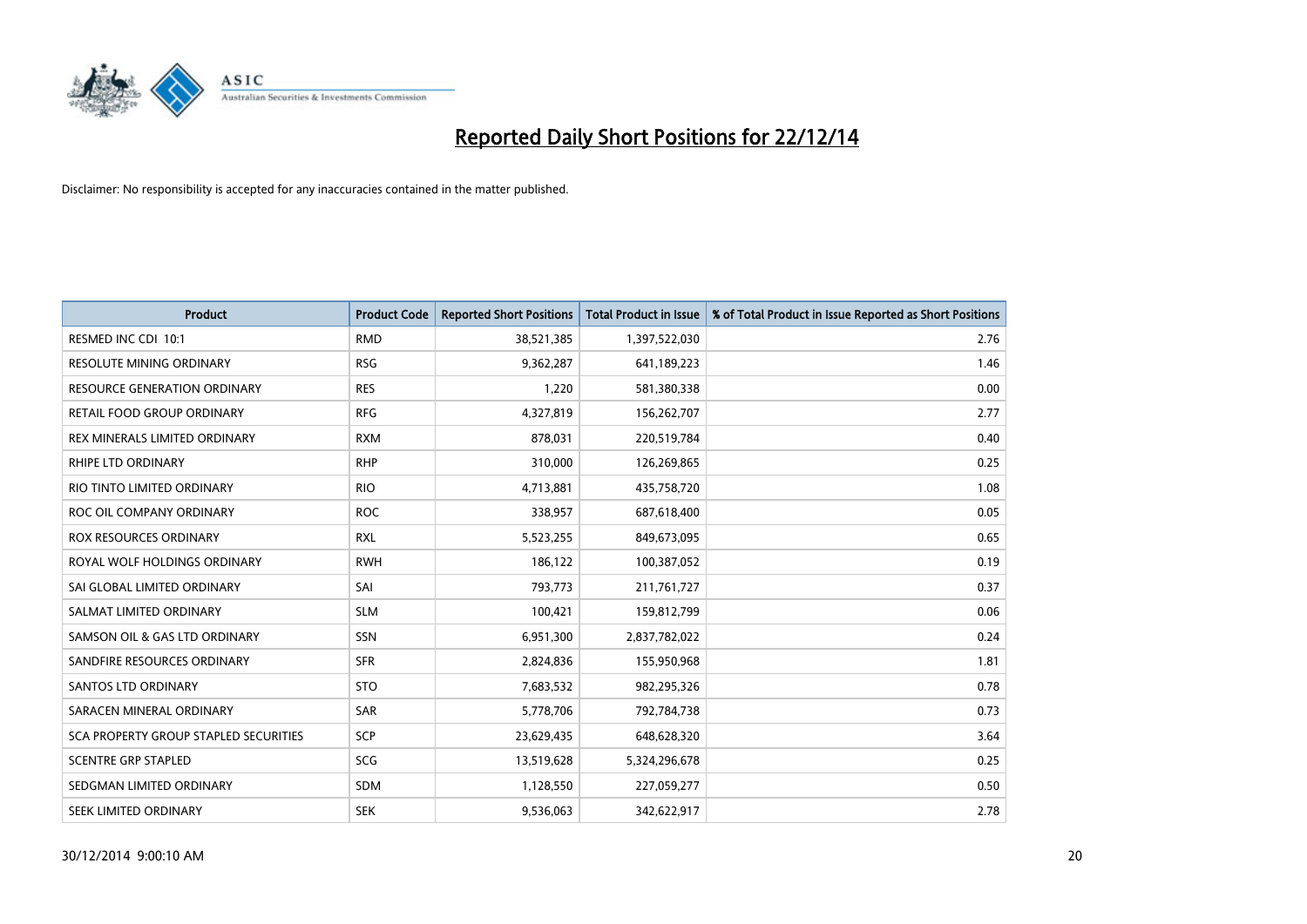

| <b>Product</b>                           | <b>Product Code</b> | <b>Reported Short Positions</b> | <b>Total Product in Issue</b> | % of Total Product in Issue Reported as Short Positions |
|------------------------------------------|---------------------|---------------------------------|-------------------------------|---------------------------------------------------------|
| SELECT HARVESTS ORDINARY                 | <b>SHV</b>          | 1,162,172                       | 70,940,874                    | 1.64                                                    |
| SENEX ENERGY LIMITED ORDINARY            | SXY                 | 80,054,453                      | 1,149,657,377                 | 6.96                                                    |
| SERVICE STREAM ORDINARY                  | SSM                 | 30                              | 386,389,873                   | 0.00                                                    |
| SEVEN GROUP HOLDINGS ORDINARY            | <b>SVW</b>          | 7,549,207                       | 296,260,281                   | 2.55                                                    |
| SEVEN WEST MEDIA LTD ORDINARY            | <b>SWM</b>          | 8,067,953                       | 999,160,872                   | 0.81                                                    |
| SEYMOUR WHYTE LTD ORDINARY               | <b>SWL</b>          | 38,556                          | 87,647,595                    | 0.04                                                    |
| SG FLEET GROUP LTD ORDINARY              | SGF                 | 529,998                         | 242,691,826                   | 0.22                                                    |
| SHINE CORPORATE ORDINARY                 | <b>SHI</b>          | 67,884                          | 172,400,081                   | 0.04                                                    |
| SIGMA PHARMACEUTICAL ORDINARY            | <b>SIP</b>          | 21,507,368                      | 1,108,086,575                 | 1.94                                                    |
| SILEX SYSTEMS ORDINARY                   | <b>SLX</b>          | 7,319,736                       | 170,467,339                   | 4.29                                                    |
| SILVER CHEF LIMITED ORDINARY             | SIV                 | 5,304                           | 29,640,865                    | 0.02                                                    |
| SILVER LAKE RESOURCE ORDINARY            | <b>SLR</b>          | 17,242,750                      | 503,233,971                   | 3.43                                                    |
| SIMS METAL MGMT LTD ORDINARY             | SGM                 | 17,120,329                      | 204,691,883                   | 8.36                                                    |
| SINGAPORE TELECOMM. CHESS DEPOSITARY INT | SGT                 | 1,815,483                       | 124,214,351                   | 1.46                                                    |
| SINO GAS ENERGY ORDINARY                 | <b>SEH</b>          | 11,949,014                      | 1,542,672,358                 | 0.77                                                    |
| SIRIUS RESOURCES NL ORDINARY             | <b>SIR</b>          | 16,797,774                      | 341,438,269                   | 4.92                                                    |
| SIRTEX MEDICAL ORDINARY                  | <b>SRX</b>          | 275,123                         | 56,530,231                    | 0.49                                                    |
| SKILLED GROUP LTD ORDINARY               | <b>SKE</b>          | 5,789,113                       | 235,753,791                   | 2.46                                                    |
| <b>SKY NETWORK ORDINARY</b>              | <b>SKT</b>          | 11,479,807                      | 389,139,785                   | 2.95                                                    |
| SKYCITY ENT GRP LTD ORDINARY             | <b>SKC</b>          | 8,897,526                       | 587,472,741                   | 1.51                                                    |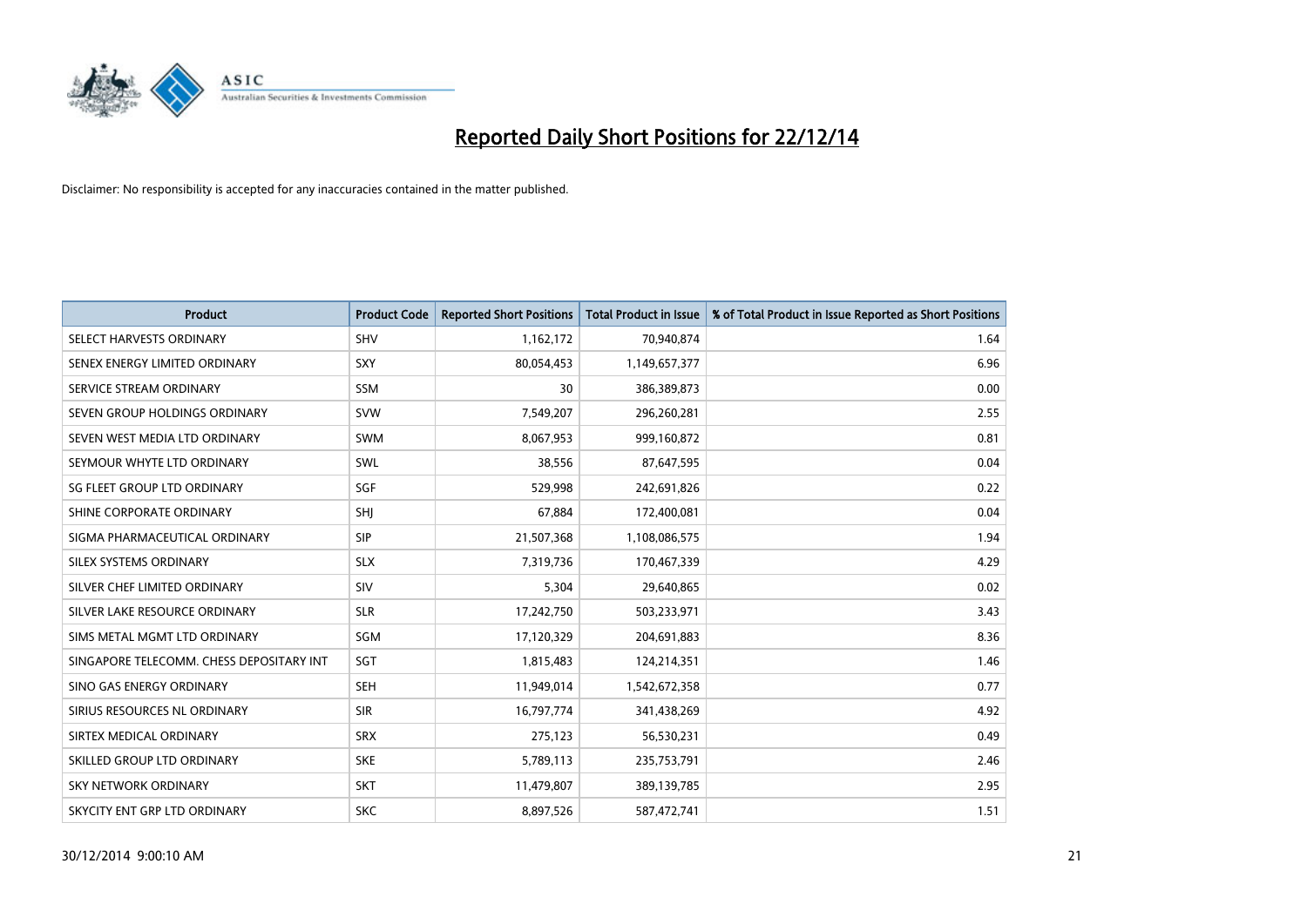

| <b>Product</b>                           | <b>Product Code</b> | <b>Reported Short Positions</b> | <b>Total Product in Issue</b> | % of Total Product in Issue Reported as Short Positions |
|------------------------------------------|---------------------|---------------------------------|-------------------------------|---------------------------------------------------------|
| <b>SLATER &amp; GORDON ORDINARY</b>      | SGH                 | 5,167,105                       | 208,695,621                   | 2.48                                                    |
| SMS MANAGEMENT. ORDINARY                 | <b>SMX</b>          | 1,469,271                       | 69,388,600                    | 2.12                                                    |
| SONIC HEALTHCARE ORDINARY                | <b>SHL</b>          | 2,645,063                       | 401,194,056                   | 0.66                                                    |
| SOUL PATTINSON (W.H) ORDINARY            | <b>SOL</b>          | 35,797                          | 239,395,320                   | 0.01                                                    |
| SPARK INFRASTRUCTURE STAPLED US PROHIBT. | SKI                 | 22,055,063                      | 1,466,360,128                 | 1.50                                                    |
| SPARK NEW ZEALAND ORDINARY               | <b>SPK</b>          | 8,391,124                       | 1,834,775,347                 | 0.46                                                    |
| SPDR 200 FUND ETF UNITS                  | <b>STW</b>          | 23,140                          | 47,946,865                    | 0.05                                                    |
| SPECIALTY FASHION ORDINARY               | <b>SFH</b>          | 31,994                          | 192,236,121                   | 0.02                                                    |
| SPOTLESS GRP HLD LTD ORDINARY            | <b>SPO</b>          | 33,887,883                      | 1,098,290,178                 | 3.09                                                    |
| ST BARBARA LIMITED ORDINARY              | <b>SBM</b>          | 9,912,753                       | 495,102,525                   | 2.00                                                    |
| STARPHARMA HOLDINGS ORDINARY             | <b>SPL</b>          | 9,371,843                       | 319,058,325                   | 2.94                                                    |
| STEADFAST GROUP LTD ORDINARY             | <b>SDF</b>          | 18,265,695                      | 503,352,992                   | 3.63                                                    |
| STHN CROSS MEDIA ORDINARY                | SXL                 | 40,389,926                      | 731,319,622                   | 5.52                                                    |
| STOCKLAND UNITS/ORD STAPLED              | SGP                 | 7,048,967                       | 2,348,746,744                 | 0.30                                                    |
| STRAITS RES LTD. ORDINARY                | SRQ                 | 20,212                          | 1,217,730,293                 | 0.00                                                    |
| STW COMMUNICATIONS ORDINARY              | SGN                 | 6,058,326                       | 409,699,000                   | 1.48                                                    |
| SUNCORP GROUP LTD ORDINARY               | <b>SUN</b>          | 4,412,154                       | 1,286,600,980                 | 0.34                                                    |
| SUNDANCE ENERGY ORDINARY                 | <b>SEA</b>          | 4,068,032                       | 549,295,839                   | 0.74                                                    |
| SUNDANCE RESOURCES ORDINARY              | <b>SDL</b>          | 80,676,116                      | 3,082,028,456                 | 2.62                                                    |
| SUNLAND GROUP LTD ORDINARY               | <b>SDG</b>          | 126,192                         | 181,710,087                   | 0.07                                                    |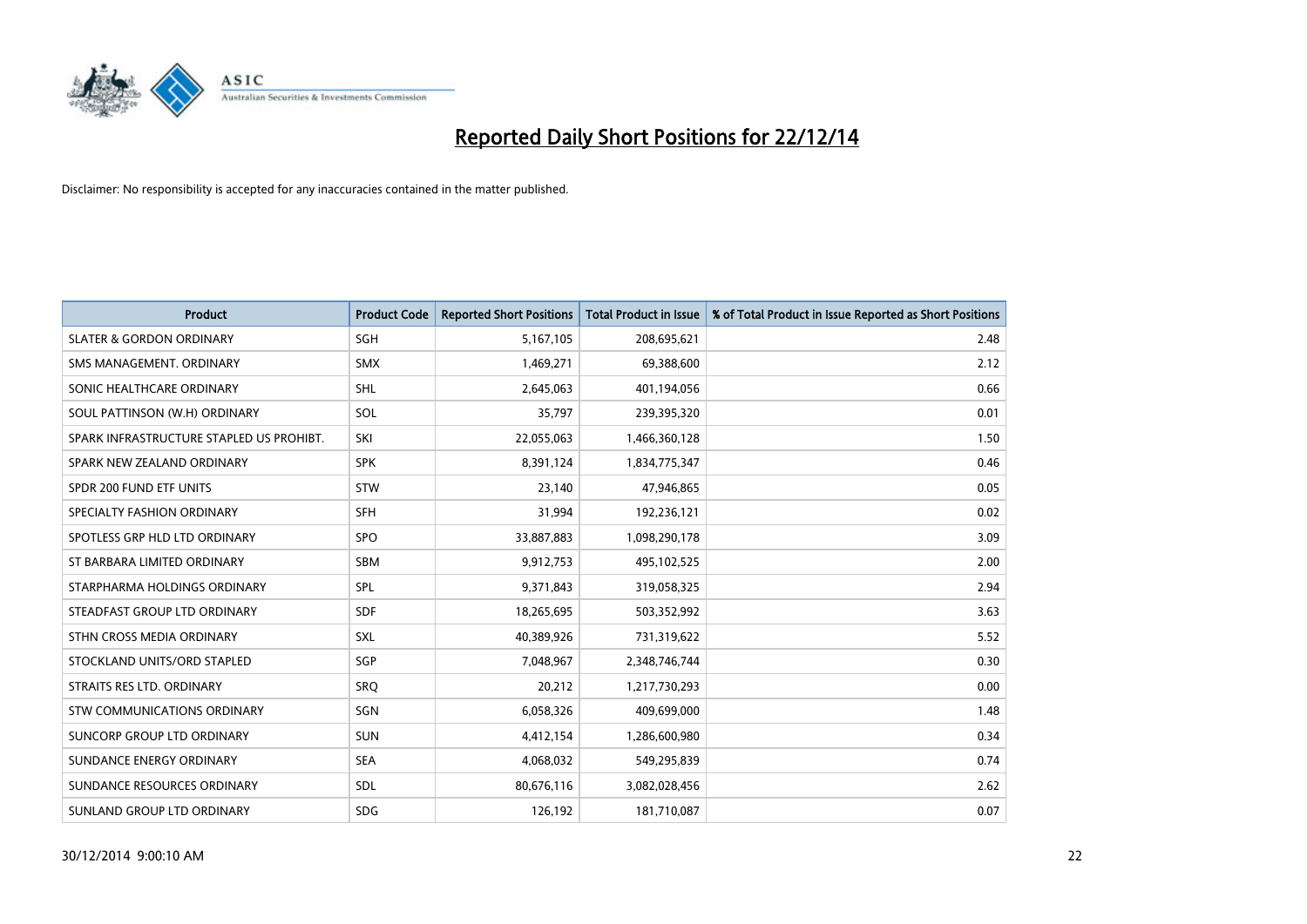

| <b>Product</b>                       | <b>Product Code</b> | <b>Reported Short Positions</b> | <b>Total Product in Issue</b> | % of Total Product in Issue Reported as Short Positions |
|--------------------------------------|---------------------|---------------------------------|-------------------------------|---------------------------------------------------------|
| SUPER RET REP LTD ORDINARY           | <b>SUL</b>          | 19,340,896                      | 197,030,571                   | 9.82                                                    |
| SURFSTITCH GROUP LTD ORDINARY        | <b>SRF</b>          | 12,820                          | 214,101,735                   | 0.01                                                    |
| <b>SWICK MINING ORDINARY</b>         | <b>SWK</b>          | 50,000                          | 217,643,703                   | 0.02                                                    |
| SYD AIRPORT STAPLED US PROHIBIT.     | <b>SYD</b>          | 36,876,910                      | 2,216,216,041                 | 1.66                                                    |
| SYRAH RESOURCES ORDINARY             | <b>SYR</b>          | 6,082,602                       | 164,135,076                   | 3.71                                                    |
| <b>TABCORP HOLDINGS LTD ORDINARY</b> | <b>TAH</b>          | 14,299,982                      | 765,652,364                   | 1.87                                                    |
| TAP OIL LIMITED ORDINARY             | <b>TAP</b>          | 111,107                         | 243,186,639                   | 0.05                                                    |
| TASSAL GROUP LIMITED ORDINARY        | <b>TGR</b>          | 92,314                          | 146,897,115                   | 0.06                                                    |
| <b>TATTS GROUP LTD ORDINARY</b>      | <b>TTS</b>          | 26,525,963                      | 1,445,759,948                 | 1.83                                                    |
| <b>TECHNOLOGY ONE ORDINARY</b>       | <b>TNE</b>          | 3,480,949                       | 309,104,455                   | 1.13                                                    |
| TELSTRA CORPORATION. ORDINARY        | <b>TLS</b>          | 43,876,712                      | 12,225,655,836                | 0.36                                                    |
| TEN NETWORK HOLDINGS ORDINARY        | <b>TEN</b>          | 140,153,490                     | 2,630,984,596                 | 5.33                                                    |
| TERANGA GOLD CORP CDI 1:1            | TGZ                 | 47,166                          | 73,048,329                    | 0.06                                                    |
| TFS CORPORATION LTD ORDINARY         | <b>TFC</b>          | 10,388,209                      | 326,983,445                   | 3.18                                                    |
| THE PAS GROUP LTD ORDINARY           | <b>PGR</b>          | 13,575                          | 136,690,860                   | 0.01                                                    |
| THE REJECT SHOP ORDINARY             | <b>TRS</b>          | 2,211,310                       | 28,844,648                    | 7.67                                                    |
| THINK CHILDCARE EDU ORDINARY         | <b>TNK</b>          | 500,000                         | 39,600,000                    | 1.26                                                    |
| THORN GROUP LIMITED ORDINARY         | <b>TGA</b>          | 392,510                         | 150,634,985                   | 0.26                                                    |
| TIGER RESOURCES ORDINARY             | <b>TGS</b>          | 7,043,225                       | 1,143,541,406                 | 0.62                                                    |
| TOLL HOLDINGS LTD ORDINARY           | <b>TOL</b>          | 28,408,194                      | 717,437,878                   | 3.96                                                    |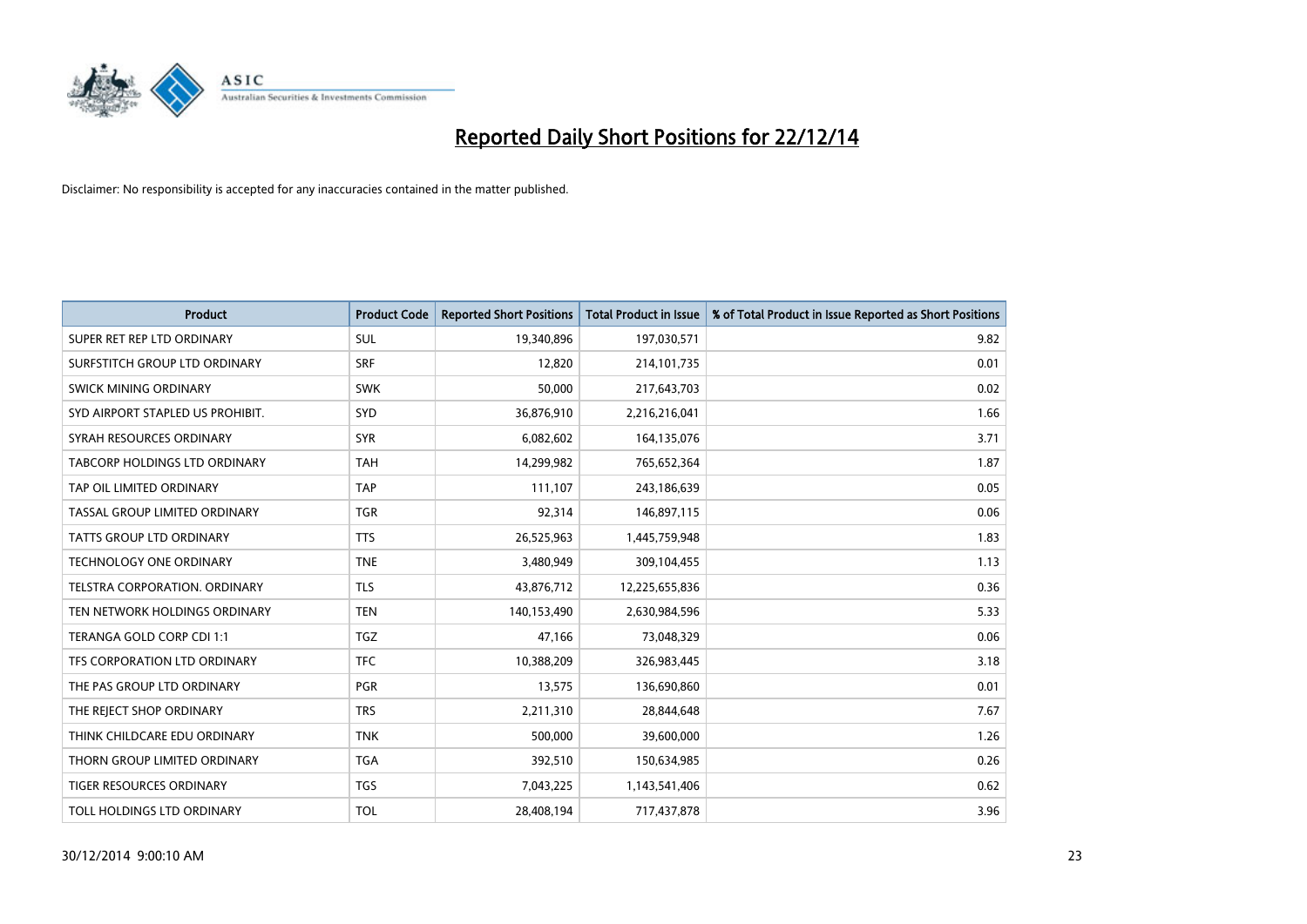

| <b>Product</b>                       | <b>Product Code</b> | <b>Reported Short Positions</b> | <b>Total Product in Issue</b> | % of Total Product in Issue Reported as Short Positions |
|--------------------------------------|---------------------|---------------------------------|-------------------------------|---------------------------------------------------------|
| TORO ENERGY LIMITED ORDINARY         | <b>TOE</b>          | 33,202                          | 1,629,839,416                 | 0.00                                                    |
| TOX FREE SOLUTIONS ORDINARY          | <b>TOX</b>          | 2,153,679                       | 133,752,359                   | 1.61                                                    |
| TPG TELECOM LIMITED ORDINARY         | <b>TPM</b>          | 13,017,355                      | 793,808,141                   | 1.64                                                    |
| TRADE ME GROUP ORDINARY              | <b>TME</b>          | 5,558,643                       | 396,830,595                   | 1.40                                                    |
| <b>TRANSFIELD SERVICES ORDINARY</b>  | <b>TSE</b>          | 5,177,529                       | 512,457,716                   | 1.01                                                    |
| TRANSPACIFIC INDUST, ORDINARY        | <b>TPI</b>          | 67,567,323                      | 1,579,648,778                 | 4.28                                                    |
| TRANSURBAN GROUP TRIPLE STAPLED SEC. | <b>TCL</b>          | 13,565,065                      | 1,906,390,878                 | 0.71                                                    |
| TREASURY GROUP ORDINARY              | <b>TRG</b>          | 66,811                          | 26,624,328                    | 0.25                                                    |
| TREASURY WINE ESTATE ORDINARY        | <b>TWE</b>          | 13,294,802                      | 651,261,403                   | 2.04                                                    |
| TROY RESOURCES LTD ORDINARY          | <b>TRY</b>          | 3,400,105                       | 195,265,161                   | 1.74                                                    |
| UGL LIMITED ORDINARY                 | UGL                 | 20,057,176                      | 166,511,240                   | 12.05                                                   |
| UNILIFE CORPORATION CDI 6:1          | <b>UNS</b>          | 299,976                         | 275,307,258                   | 0.11                                                    |
| UNITY MINING LTD ORDINARY            | <b>UML</b>          | 319,871                         | 1,133,122,711                 | 0.03                                                    |
| <b>UXC LIMITED ORDINARY</b>          | <b>UXC</b>          | 1,901,941                       | 331,468,991                   | 0.57                                                    |
| <b>VEDA GROUP LTD ORDINARY</b>       | <b>VED</b>          | 12,543,224                      | 842,055,406                   | 1.49                                                    |
| VILLAGE ROADSHOW LTD ORDINARY        | <b>VRL</b>          | 1,135,728                       | 159,515,151                   | 0.71                                                    |
| VIRGIN AUS HLDG LTD ORDINARY         | <b>VAH</b>          | 41,652,978                      | 3,524,912,131                 | 1.18                                                    |
| <b>VIRTUS HEALTH LTD ORDINARY</b>    | <b>VRT</b>          | 5,390,662                       | 79,885,938                    | 6.75                                                    |
| VISION EYE INSTITUTE ORDINARY        | <b>VEI</b>          | 1,586,666                       | 178,873,554                   | 0.89                                                    |
| VNGD ALL-WORLD EX-US CDI 1:1         | <b>VEU</b>          | 7,742                           | 5,664,167                     | 0.14                                                    |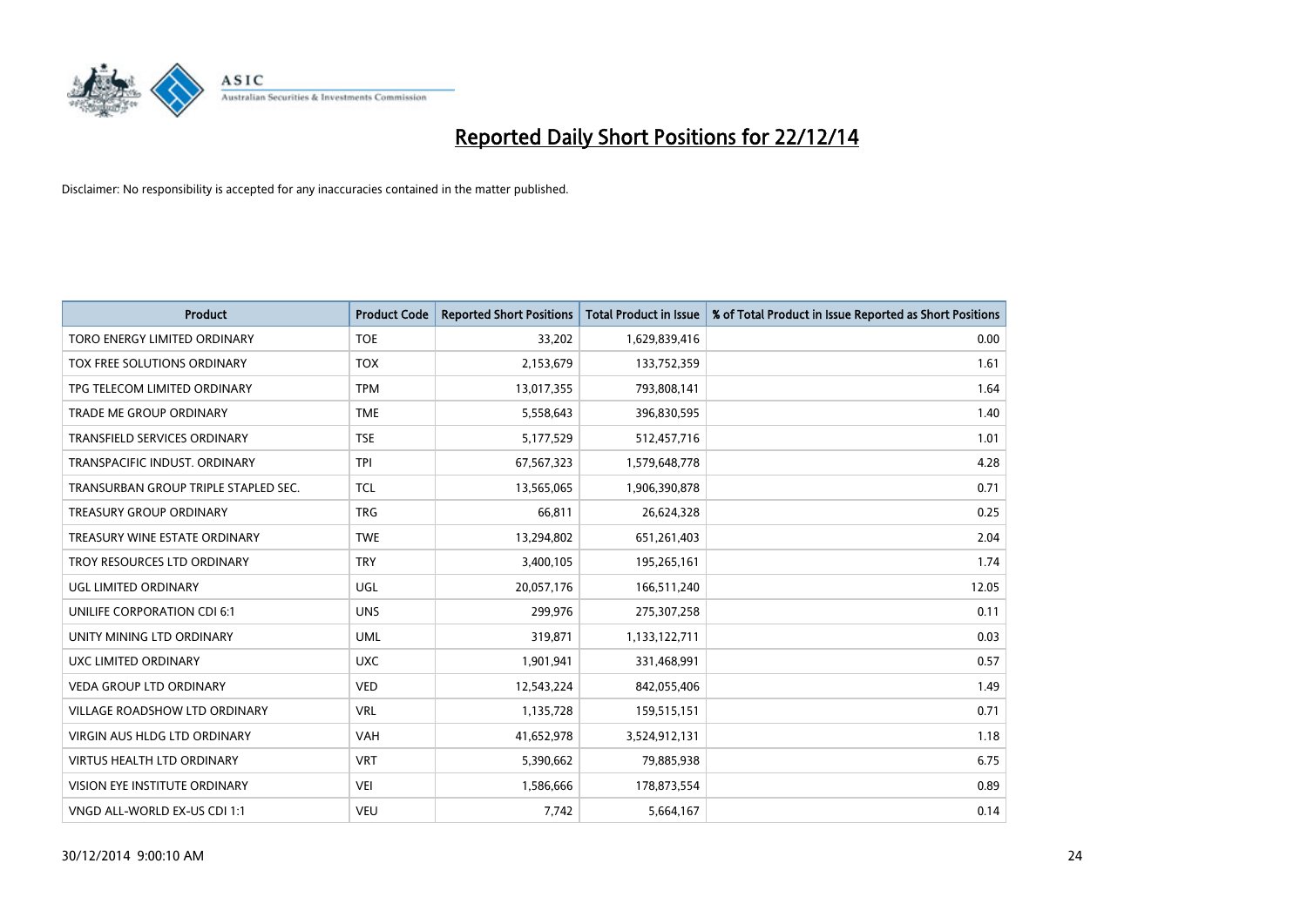

| <b>Product</b>                         | <b>Product Code</b> | <b>Reported Short Positions</b> | <b>Total Product in Issue</b> | % of Total Product in Issue Reported as Short Positions |
|----------------------------------------|---------------------|---------------------------------|-------------------------------|---------------------------------------------------------|
| VNGD US TOTAL MARKET CDI 1:1           | <b>VTS</b>          | 2,900                           | 3,816,493                     | 0.08                                                    |
| <b>VOCATION LTD ORDINARY</b>           | <b>VET</b>          | 11,238,877                      | 230,000,000                   | 4.89                                                    |
| <b>VOCUS COMMS LTD ORDINARY</b>        | <b>VOC</b>          | 1,608,234                       | 104,824,684                   | 1.53                                                    |
| WARRNAMBOOL CHEESE ORDINARY            | <b>WCB</b>          | 19                              | 56,098,797                    | 0.00                                                    |
| <b>WATPAC LIMITED ORDINARY</b>         | <b>WTP</b>          | 2,263,630                       | 189,258,397                   | 1.20                                                    |
| <b>WDS LIMITED ORDINARY</b>            | <b>WDS</b>          | 542,367                         | 144,740,614                   | 0.37                                                    |
| <b>WEBIET LIMITED ORDINARY</b>         | <b>WEB</b>          | 1,415,828                       | 79,397,959                    | 1.78                                                    |
| WESFARMERS LIMITED DEFERRED SETTLEMENT | WESDD               | 117                             | 1,123,496,295                 | 0.00                                                    |
| <b>WESFARMERS LIMITED ORDINARY</b>     | <b>WES</b>          | 6,296,568                       | 1,123,752,517                 | 0.56                                                    |
| WESTERN AREAS LTD ORDINARY             | <b>WSA</b>          | 17,650,121                      | 232,580,131                   | 7.59                                                    |
| WESTERN DESERT RES. ORDINARY           | <b>WDR</b>          | 2,490,070                       | 620,049,919                   | 0.40                                                    |
| <b>WESTFIELD CORP STAPLED</b>          | <b>WFD</b>          | 5,079,388                       | 2,078,089,686                 | 0.24                                                    |
| WESTFIELD GROUP ORD/UNIT STAPLED SEC   | <b>WDC</b>          | 945,234                         | 2,078,089,686                 | 0.05                                                    |
| <b>WESTPAC BANKING CORP ORDINARY</b>   | <b>WBC</b>          | 36,753,049                      | 3,109,048,309                 | 1.18                                                    |
| WHITE ENERGY COMPANY ORDINARY          | <b>WEC</b>          | 316,912                         | 328,374,494                   | 0.10                                                    |
| WHITEHAVEN COAL ORDINARY               | <b>WHC</b>          | 95,896,881                      | 1,025,760,027                 | 9.35                                                    |
| WINCHESTER ENERGY ORDINARY             | <b>WEL</b>          | 70,000                          | 115,156,250                   | 0.06                                                    |
| WOODSIDE PETROLEUM ORDINARY            | <b>WPL</b>          | 9,057,044                       | 823,910,657                   | 1.10                                                    |
| WOOLWORTHS LIMITED ORDINARY            | <b>WOW</b>          | 43,202,449                      | 1,263,064,667                 | 3.42                                                    |
| WORLEYPARSONS LTD ORDINARY             | <b>WOR</b>          | 6,448,298                       | 244,265,551                   | 2.64                                                    |